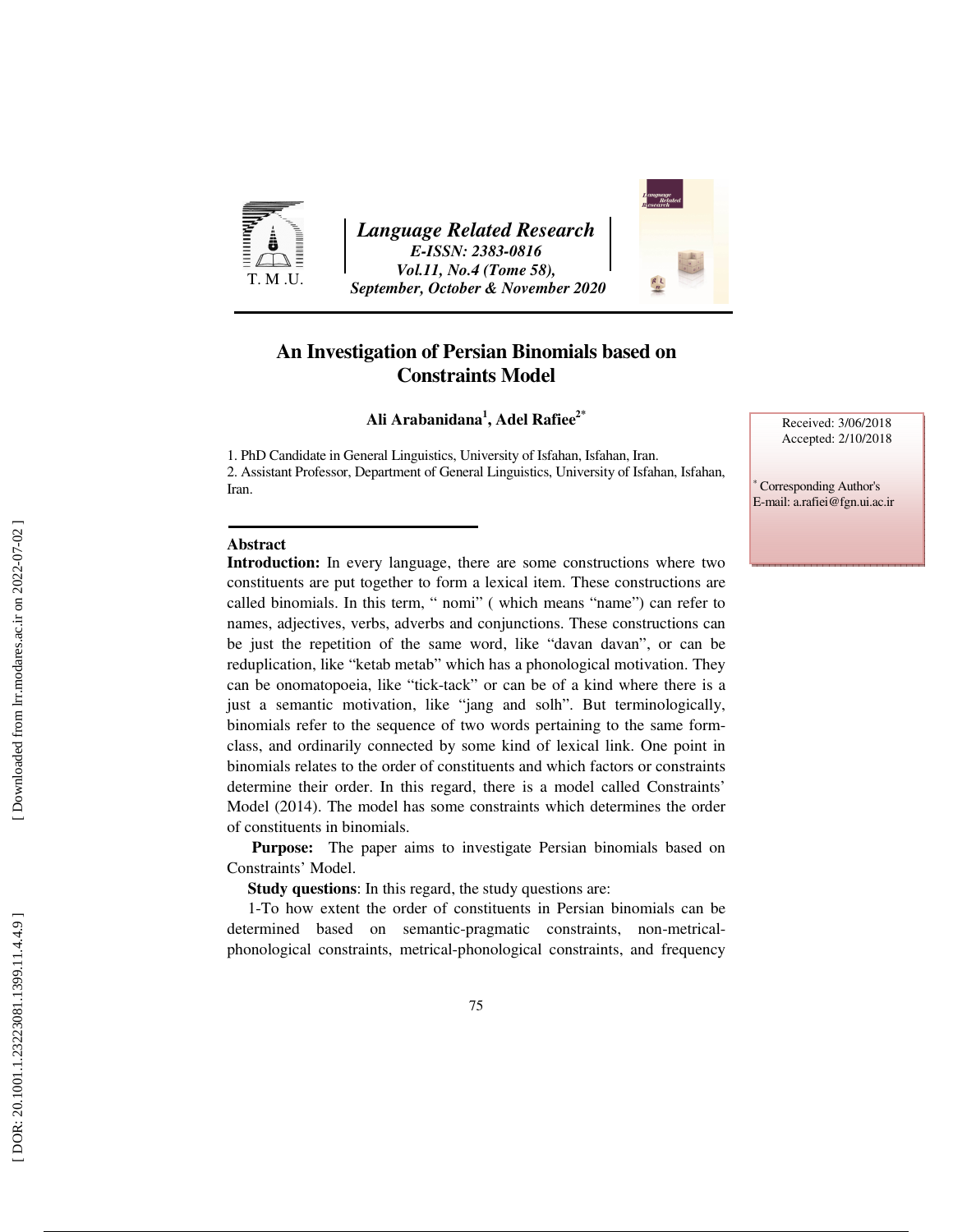

and alphabetic order constraints which are mentioned in Constraints' Model?

2- To how extent Constraints' Model can be a criterion to determine the order of constituents in Persian binomials?

3-For those Persian binomials whose orders can't be determined using Constraints' Model, what constraints can be defined?

**Methodology**: The research is done using Constraints' Model. The data were extracted from twenty Persian novel, the newspapers "Hamshahri" and "Iran" in a one year period, Persian dictionary and web. From the corpus, 1957 binomials were extracted, many of which were ignored because they were in the groups "repetition" and "reduplication". Finally there were 593 reversible and irreversible binomials. To do the research, all these 593 binomials were divided into two groups "reversible" and "irreversible". To determine the (ir) -reversibility of Persian binomials, Persian Language Data Base (Bijankhan Corpus) was used, so following Mollin's method (2013), the binomials appearing just in one order were considered irreversible and the ones appearing in both orders were considered reversible. For reversible binomials, it was attempted to find their preferred order. To find the preferred order of reversible binomials, the researcher referred to the frequency in Persian Language Data Base and web and the frequency number of both order were found. If the frequency occurrence of one order was significantly higher than the other order, that order was considered as the preferred order, but if the frequency occurrence of two different orders in one binomial wasn't different significantly, that binomial was removed from research, because there wasn't any preferred order which can be determined by Constraints' Model. Then the irreversible binomials and reversible binomials with a preferred order were analyzed using Constraints' Model.

**Analysis**: Analysis of research data, considering the occurrence order of binomials in Persian Language Data Base (Bijankhan Corpus) and web showed that among 593 binomials, 534 ones were irreversible and 59 ones were reversible. The 534 irreversible binomials were analyzed using Constraints' Model.

**Conclusion**: Data analysis showed that among 534 irreversible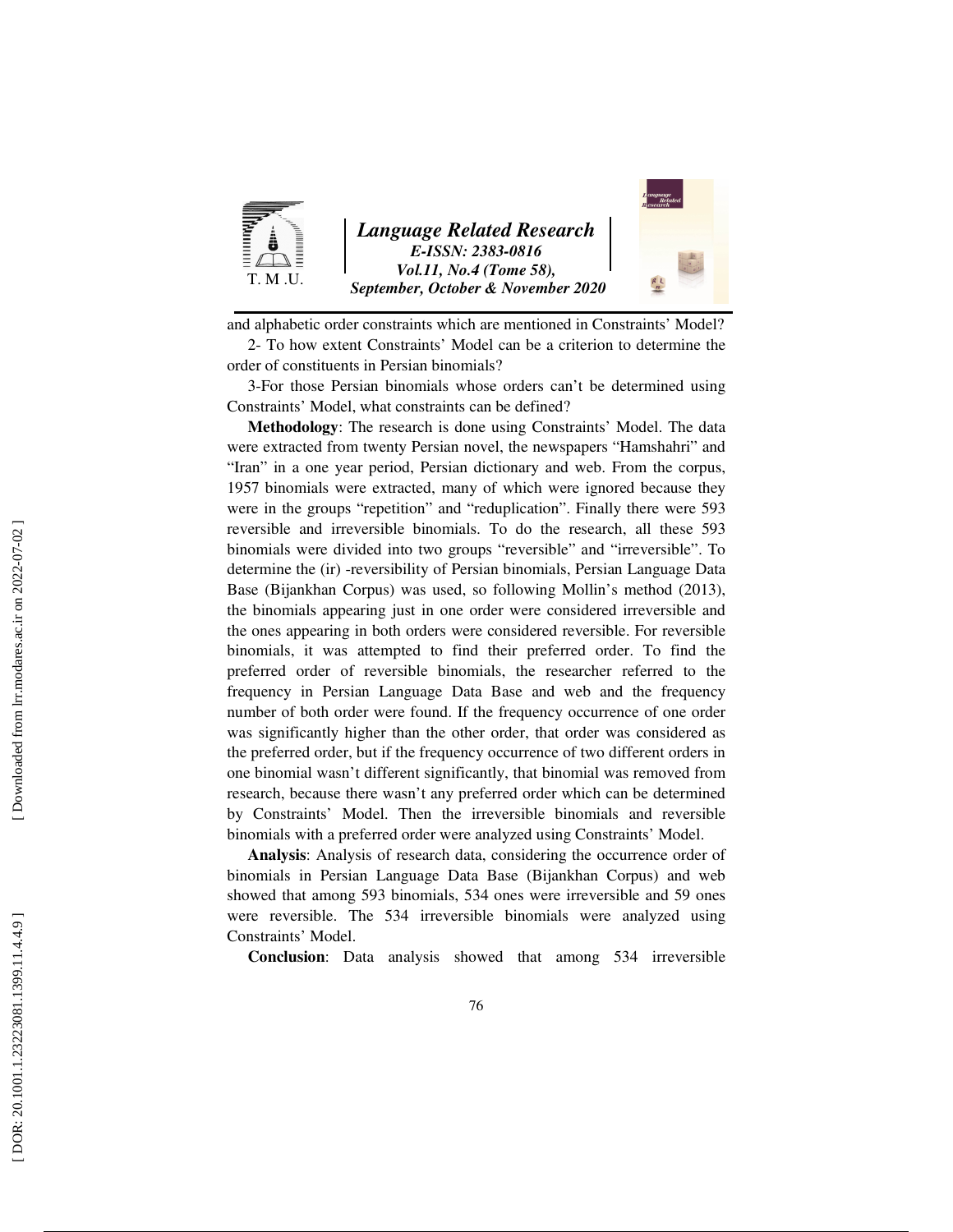

*Language Related Research E-ISSN: 2383-0816 Vol.11, No.4 (Tome 58), September, October & November 2020* 



binomials, Constraints' Model can determine the order of 520 binomials (97/3), but in research corpus, there were 11 binomials (2/7) whose order can't be determined using Constraints' Model. The analysis results for reversible binomials showed that among 45 reversible binomials (with a preferred order), Constraints' Model can determine the order of 44 binomials (97/7), but there were one reversible binomial (2/3) which couldn't be explained Constraints' Model.

To answer the first question of the research, we can say that Constraints' Model has determined the order of 97/4 of binomials (both irreversible binomials and reversible binomials with a preferred order) in Persian. So it is concluded that Constraints' Model is suitable to determine the order of constituents in Persian binomials.

But for those Persian binomials whose order can't be determined using Constraints' Model, some constraints were proposed which are: dominance principle, initial sonority of second syllable principle, unstressed vowel length principle, analogy principle, importance principle, coda's initial sonority principle.

**Key words:** Binomial, Reversiblity, Irreversiblity, Constraints.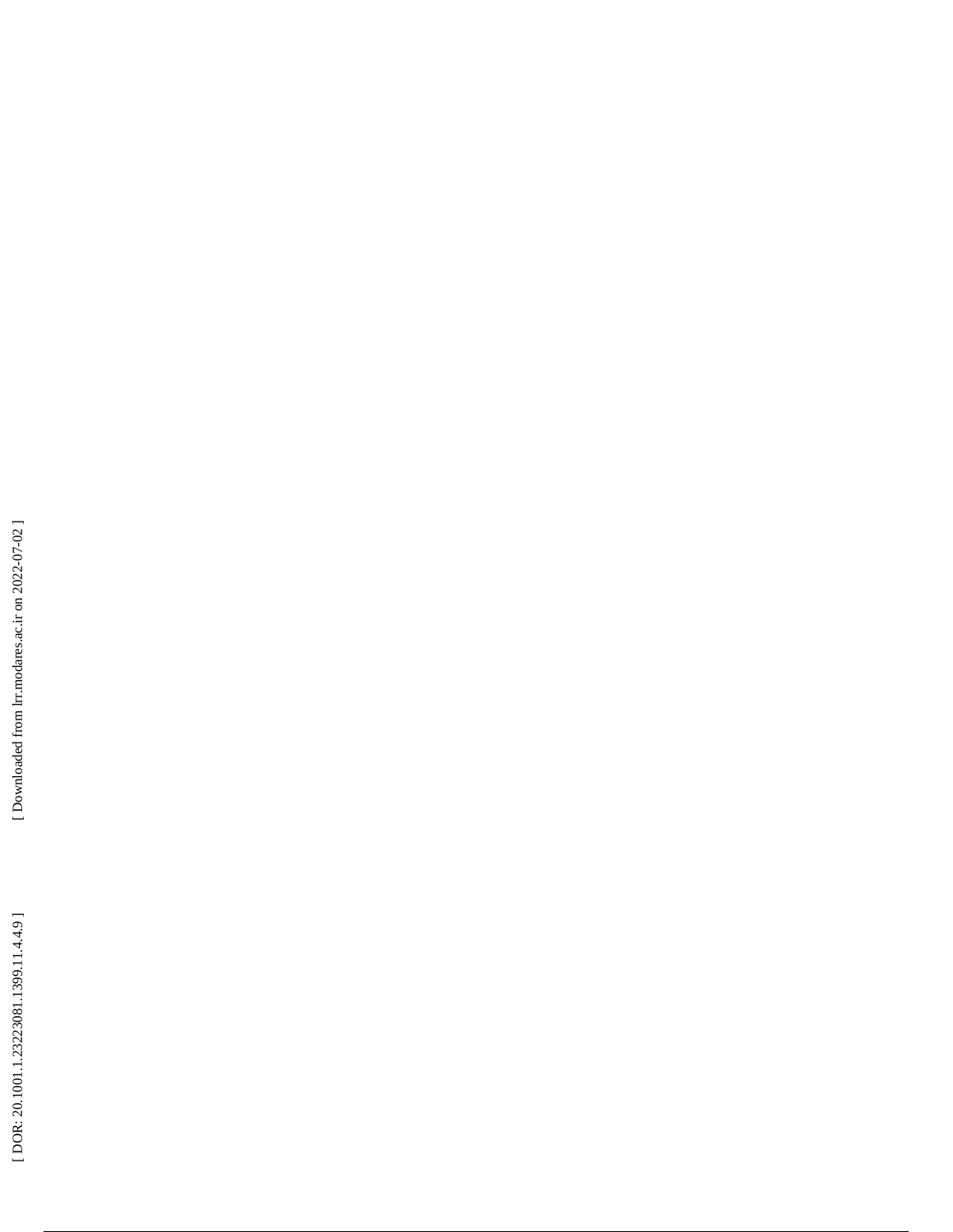

ساختهاي دواسمي در زبان فارسي بر اساس مدل محدوديتها`

على عربانى دانا $'$ ، عادل رفيعى $^{\ast}$ 

. دانشجوي دكتري زبانشناسي همگاني، دانشگاه اصفهان، اصفهان، ايران. 1 . استاديار گروه زبانشناسي همگاني، دانشگاه اصفهان، اصفهان، ايران. 2

دريافت: 13/ 04/ 97 پذيرش: 10/ 07/ 97

#### چكيده

ساختهاي دواسمي به توالي دو كلمه ـ كه داراي طبقة دستوري يكسان هستند و عموماً با يك رابط واژگاني بههم مرتبط میشوند ـ گفته میشود. ساختهای دواسمی میتوانند برگشت:پذیر یا برگشتناپذیر باشند. این مقاله در نظر دارد تا ساختهاي دواسمي در زبان فارسي را بر اساس مدل محدوديتها بررسي كند تا مشخص شود كه اين مدل تا چه ميزان ميتواند دادههاي زبان فارسي را توجيه كند. درمورد آن دسته از ساختهاي دواسمي ـ كه مدل مولين قادر به تبيين آنها نيست ـ پژوهش حاضر در نظر دارد تا محدوديت- هايي را متناسب با ساختار زبان فارسي معرفي كند. مدل محدوديتها را مولين (2014) معرفي كرده است. اين مدل شامل محدوديت هاي معنايي/ كاربردشناختي، واجي غيروزني، واجي وزني و بسامد و ترتيب - الفبايي است. دادههاي اين پژوهش از كتاب ها، روزنامه ها، فرهنگ لغت زبان فارسي و نيز پيكرة تحت وب به دست آمد. برای انجام این پژوهش، دادههای تحقیق ـ كه مشتمل بر ٥٩٣ ساخت دواسمی است ـ از نظر برگشتپذيري يا برگشتناپذيري گروهبندي شد. براي تعيين برگشتپذيري يا برگشتناپذيري ساختهاي دواسمي، از مرجع دادگان زبان فارسي (پيكرهٔ بيجنخان) و اينترنت استفاده شده است. بدين صورت ساختهايي كه در پيكرهٔ مورد استفاده فقط در يک ترتيب ظاهر شدهاند، برگشتناپذير و ساختهايي كه در هر دو ترتیب ظاهر شدهاند، برگشتپذیر درنظر گرفته شدهاند. سپس دادههای استخراجشده بر اساس مدل محدوديتها تحليل شد. نتايج نشان داد كه مدل محدوديتهاى مولين مىتواند ترتيب اكثر ساختهاى دواسمي در زبان فارسي را توجيه كند. همچنين درمورد دادههايي كه مدل مولين قادر به تبيين آنها نيست، يک سری محدوديتهايي تعريف شد، ازجمله: اصل «غلبه»، اصل «رسايي اول هجای دوم»، اصل «قياس»،

ــــــــــــــــــــــــــــــــــــــــــــــــــــــــــــــــــــــــــــــــــــــــــــــــــــــــــــــــــــــــــــــــــــــــــ

E-mail: a.rafiei@fgn.ui.ac.ir :مقاله مسئول نويسندة\*

اين مقاله مستخرج از رسالة دكتري نويسنده در دانشگاه اصفهان است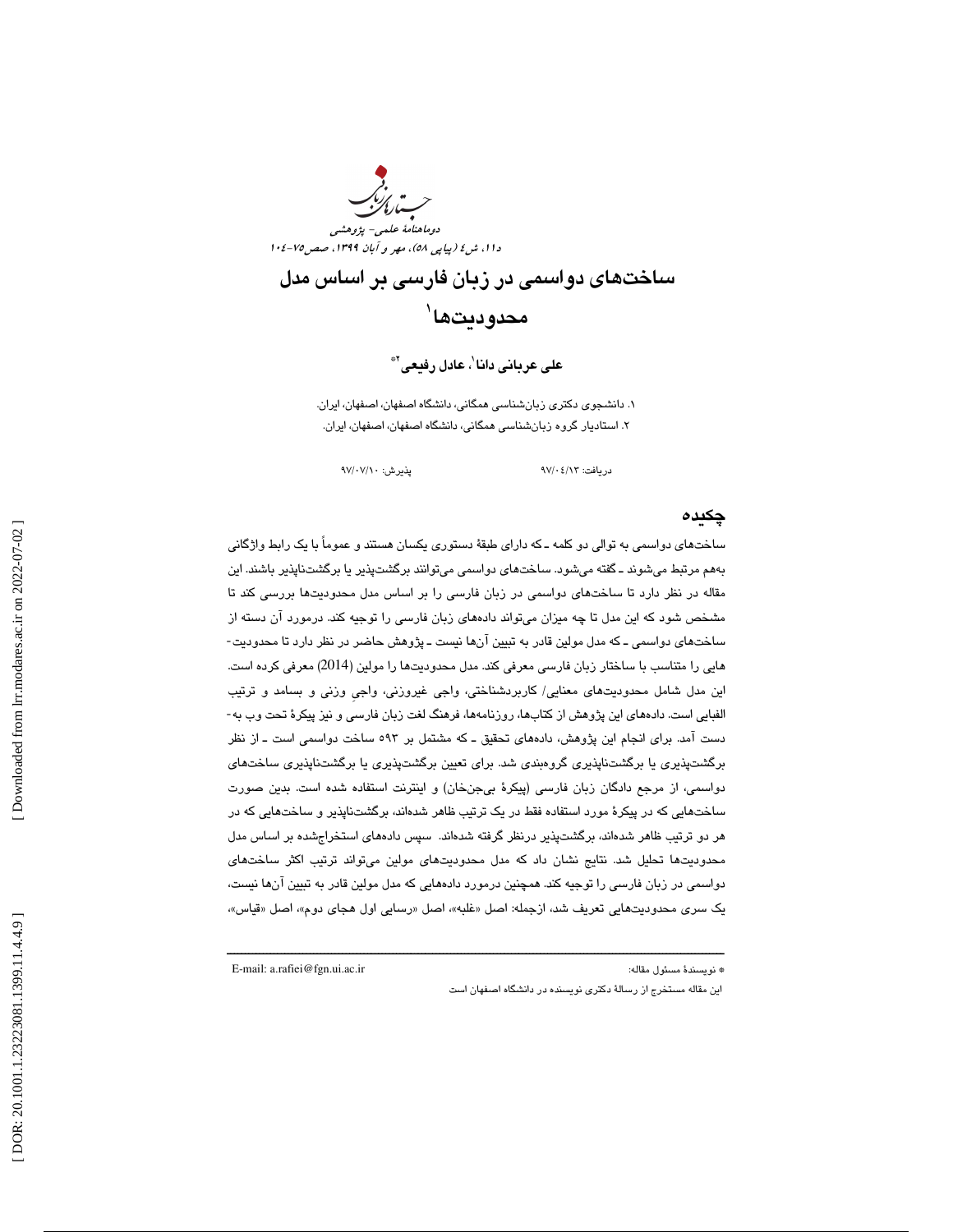علي *عرباني دانا و همكار ساختهاي دواسمي در زبان*... الميخ<br>المحمد دوم ساخته العربي دوراستان.<br>**المحمد دوم ساخته العربي دول دوم ساخته العربي دوم العربي دوم العربي و دوم العربي و العربي العربي العربي و العرب** 

اصل «اهميت»، اصل «رسايي جزء اول پايانه»، اصل «روايت»، و اصل «سبب ــ مسبب»،

واژههای كليدی: ساخت دواسمي، برگشتپذيري، برگشتناپذيري، محدوديتها.

#### . 1 مقدمه

در زبان ساختهايي وجود دارند كه در ان دو جزء در كنار هم تشكيل يک واحد واژگاني را میدهند. در سنت مطالعات زبانشناختی به این ساختها ساخت دواسمی`میگویند. منظور از «دواسمي» در اين اصطلاح، مقولهٔ دستوری «اسم» نيست؛ بلکه با توجه به نظريهٔ نامگذاری افلاطون، منظور «نام» است كه براي نامگذاري اشيا، ويژگي ها و فعاليتها بهكار مي رود و «اسم» در اينجا مىتواند مقولههاى دستورى اسم، صفت، فعل، قيد و حرف را دربربگيرد. اين ساختها میتوانند صرفاً تکرار<sup>٬</sup> دو کلمهٔ یکسان باشند، مثل «دوان دوان» یا میتوانند اتباع باشند، مثل «كتاب متاب» كه دارای انگیزش اوایی است. این ساختها ممكن است نام۱وا باشند، مثل «تیک تاك» و يا ميتوانند ساختهايي باشند كه بين دو جزء آن صرفاً انگيزهٔ معنايي وجود دارد، مثل «جنگ و صلح». اما تعريف مصطلحي كه از ساختهاي دواسمي در ادبيات و پيشينهٔ مربوط به اين اصطلاح وجود دارد، چنین است: «توالی دو کلمه که دارای طبقهٔ دستوری یکسان هستند و عموماً با يک رابط واژگاني بههم مرتبط ميشوند» (Malkiel, 1959:113). طبق اين تعريف، ميتوان به نمونهای مانند «آب و جارو» اشاره كرد كه در آن، كلمههای «آب» و «جارو» ـ كه هر دو اسم هستند با ـ رابط به »و« هم مرتبط شدهاند؛ در ساخت دو اسمي « افتان و خيزان ،» اين دو جزء 3 سازنده، صفت هستند. ساختهايي كه نمادگرايي آوايي خوانده ميشوند، نيز در زيرمجموعة ساخت دواسمي قرار ميگيرند، مثل « حشر و نشر » كه توالي « »شر در هر دو كلمه تكرار شده است. ساختهای دواسمی میتوانند برگشتپذیر ٔ یا برگشتناپذیر ْ باشند؛ اظهار مولین تأییدکنندهٔ این تقسیمبن*دی* است: «هر ساخت دواسمی در نقطهای از یک پیوستار که یک طرف ان جابهجایی كامل (برگشتپذيري) و طرف ديگر آن، انجماد و برگشتناپذيري است، قرار ميگيرد» ( Mollin, .( 2013

ساختهای دواسمی در متون مختلف با نامهای گوناگون بهکار رفتهاند؛ ازجمله كلمات جفتی $\langle \cdot \rangle$ ساخت منجمد ؒ، دواسمی فرمولی ؒ، همانگویی ترادفی ؒ، همپایههای دارای ترتیب ثابت، همپایههای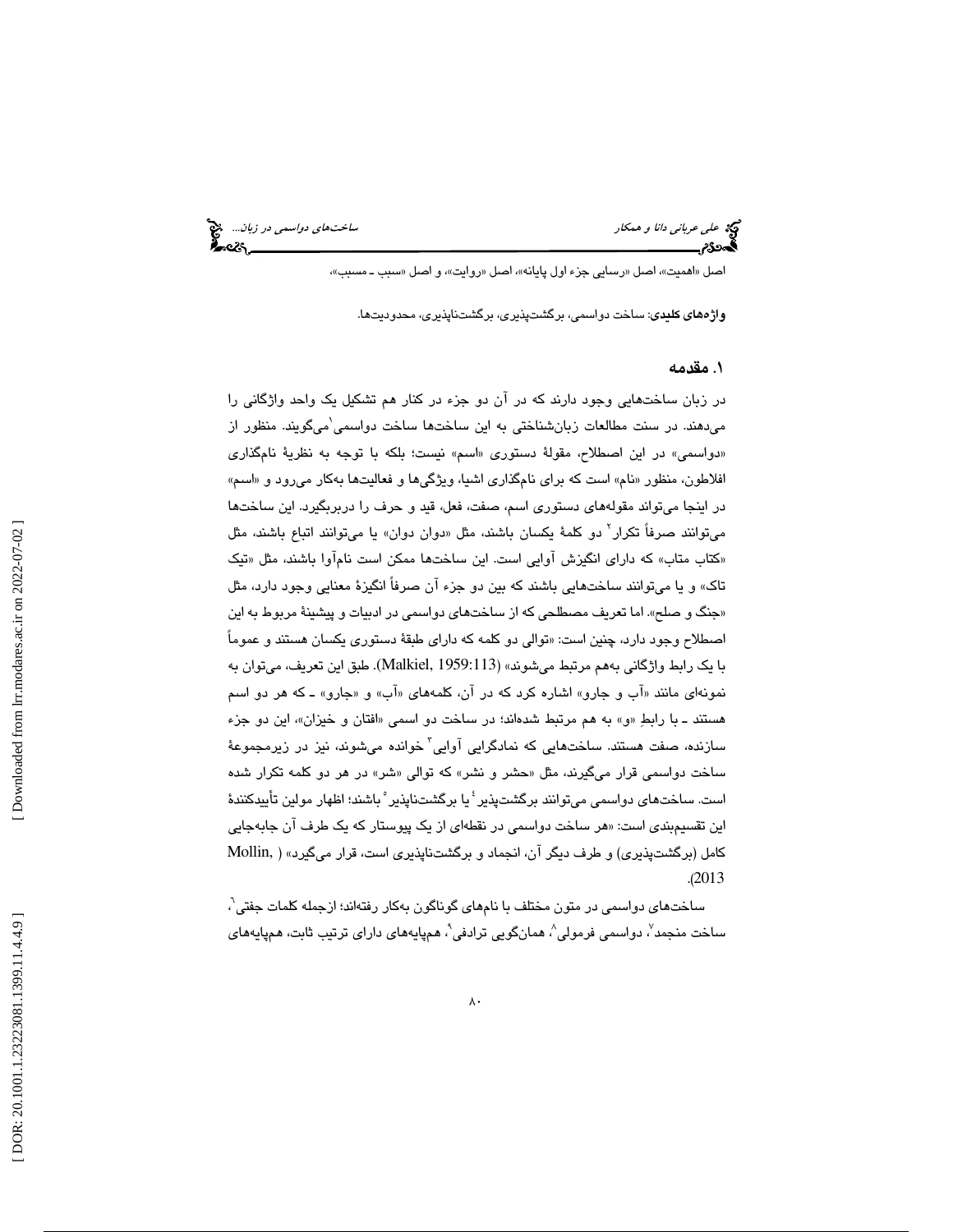برگشتناپذیر، جفتهای دواسمی، قالبهای دوقلو``، عبارتهای جفتی موازی``، همایهها``، دوقلوهای بههم چسبیده<sup>۱۳</sup>، تکرار، تشدید<sup>؛ ۱</sup>، کلمات جفتی، کلمات جفتی تکرارشونده، گروه دارای تجانس آوايي.

در ساختهاي دواسمي همواره اين پرسش مطرح بوده است كه ترتيب سازهها و عناصر تابع چه محدوديتهايي است. در زمينة نحوة ترتيب عناصر و سازه ها در ساختهاي دواسمي، مدلي موسوم به مدل محدوديتها" وجود دارد كه مولين (2014) آن را مطرح كرد. اين مدل داراي اصول و محدوديتهايي است كه ترتيب قرار گرفتن عناصر در ساختهاي دواسمي را مشخص ميكند. هدف تحقيق حاضر، بررسي ساخت هاي دواسمي زبان فارسي در چارچوب اين مدل است. در این راستا، پرسشهایی كه آورده میشود، مدنظر هستند:

۱. ترتيب سازههای دواسمی زبان فارسی تا چه ميزان بر پايهٔ محدوديتهای معنايی/ کاربردشناختی<sup>יי</sup>، محدودیتهای واجی غیروزنی<sup>۷</sup>'، محدودیتهای واجی وزنی<sup>۱۸</sup> و محدودیتهای بسـامد<sup>١</sup>٩ و ترتيب الفبايي <sup>٢٠</sup> مولين (2014) قابل توجيه است؟

٢. مدل مولين (2014) تا چه ميزان مىتواند محكى براى تعيين ترتيب اجزاى ساختهاى دواسمی در فارسی باشد؟

۳. براي توجيه آن دسته از ساختهاي دو اسمي زبان فارسي ـ كه با مدل محدوديتهاي مولين (2014) قابل توجيه نيستند ـ چه محدوديتهايي ميتوان درنظر گرفت؟

### . 2 پيشينة پژوهش

خاستگاه بررسی ساختهای دواسمی را میتوان برای بار نخست در كار پانینی در ٤٠٠ سال قبل از ميلاد مسيح پيدا كرد. وي توضيح ميدهد كه در چنين ساختهايي، عنصر داراي هجاهاي كمتر در ابتدا مي آيد (Cardona, 1970: 213). با اين حال، اولين بحث علمي دربارة ساختهاي  $_2$ دواسمی و ترتیب قرار گرفتن آنها به یسپرسن $^\prime^\prime$  (233 :1905) برمیگردد که بیان میکند: «عنصر كوتاه بايد قبل از عنصر طولانی بيايد». بهاقل<sup>۲۲</sup> كه معاصر با يسپرسن بود، با تأييد نظر پانینی و یسپرسن مدعی میشود که این گرایش تا اندازهای بهدلیل اصل کلی «قرار گرفتن وزن در انتها» است (Mollin, 2014). محدوديتهاى مرتبسازى يسپرسن و بهاقل هر دو در ذات خود واجی ــ وزنی هستند؛ اما بهاقل (1928) مدعی میشود که عوامل معنایی نیز ممکن است در ترتیب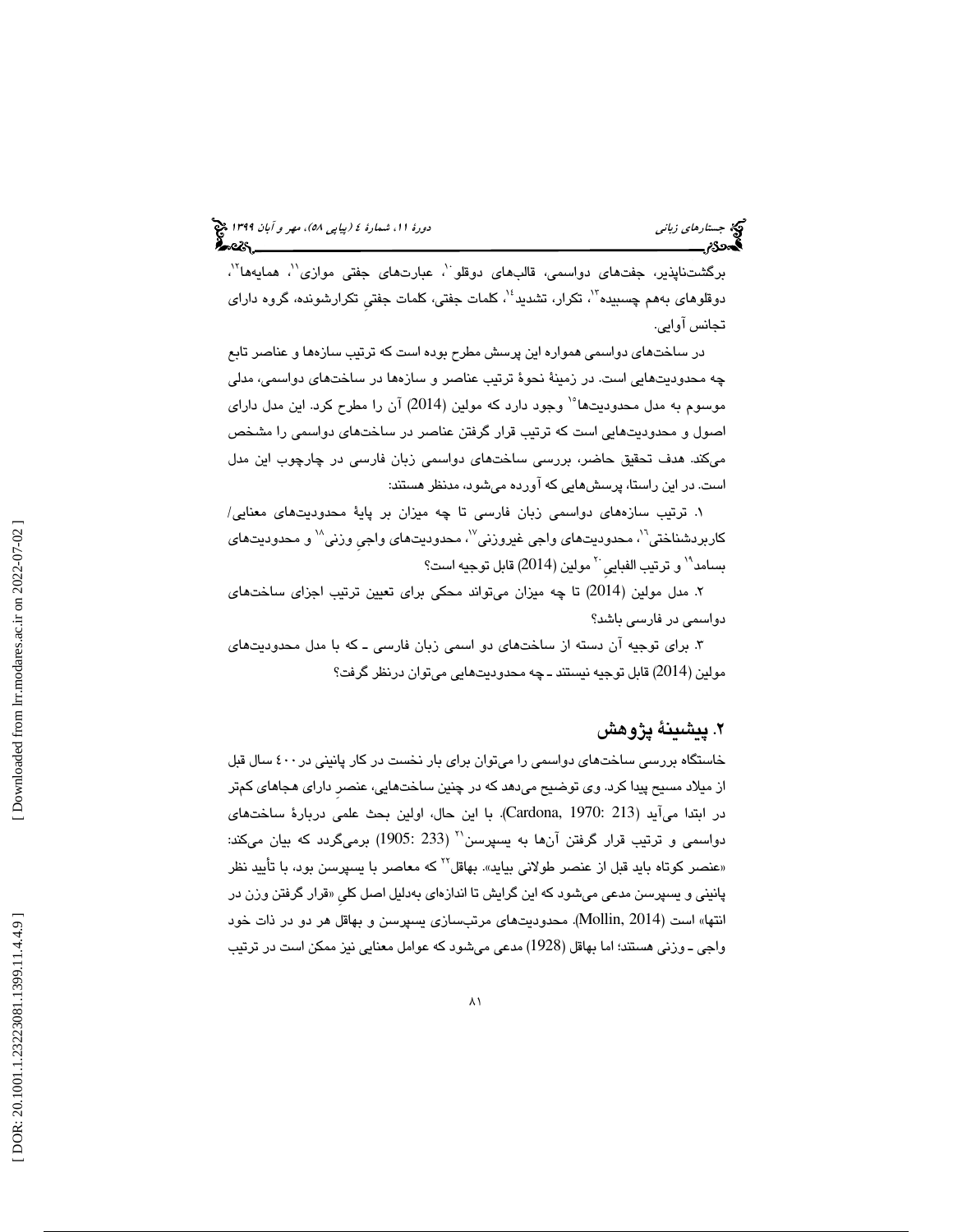# علي عرباني دانا و همكار ساختهاي دواسمي در زبان...

سازههای ساخت دواسمی نقش داشته باشند. او مثالهایی را ذکر میکند که به «موقیعت اجتماعی مصداق سازهها»، بەعنوان مثال parents and children به «توالی زمانی»، مثلاً cause and effect و به اولويت «مثبت قبل از منفى»، براي مثال heaven and hell اشاره ميكند ( Mollin, ابراهام \*\* (1950) اين فهرست سلسلهمراتب معنايي را بسط ميدهد و اشاره ميكند كه  $2014\,$ احتمالاً عوامل واجي و معنايي نيز در تعيين ترتيب سازههاي ساخت دواسمي با هم در تعامل هستند. گوستافسون <sup>۲۶</sup> (1974) نیز نشان داد كه نهتنها تعداد هجاها، بلكه كشش آوایی، بهترین شاخص برای طول کلمات در ساختهای دواسمی زبان انگلیسی است. به باور کوپر و راس (66 - 65 :1975)، قواعدی كه برای تبیین نحوهٔ ترتیب عناصر در همپایههای ثابت (این $(1975 \colon 65$ اصطلاحی است كه كوپر و راس (1975) در پژوهش خود بهكار بردهاند و معادل با اصطلاح «برگشتناپذیر» است) بهکار رفته است، شامل محدودیتهای واجی و معنایی میشود. مککی <sup>۲۲</sup> (1982) در آزمون «توصیف صحنه» متوجه شد كه بزرگسالان گرایش دارند كه سازهها را از «نزدیک به دور»، از «چپ به راست» و از «عناصر مهم به عناصر کماهمیت» مرتب کنند. فنک ــ اوزلون <sup>77</sup> (36 :1989) در ارتباط با محدودیتها، اهمیت زیادی برای اصل بسامد قائل است و میگويد: «مثال ديگر برای برتری اصل بسامد، ساخت دواسمي «horse and rider» است. اين ساخت دواسمي، محدوديت «انسان قبل از غيرانسان» را نقض كرده است؛ اما متناسب با اصل بسامد است. بنور و لوی <sup>۲۸</sup> (2006) در يک تحقيق پيکرهبنياد، ساختهای دواسمی منجمد (اين اصطلاحی است كه بنور و لوی (2006) در پژوهش خود بهكار بردهاند و معادل با اصطلاح «برگشتناپذير» است) و عا*دی* را بررسی کردند و به شيوهٔ تعامل محدوديتهای مختلف پرداختند. انها پیشنهاد دادند كه اگر بخواهیم یک مدل توصیفی کارامدی در زمینهٔ شکلگیری و توليد ساختهاى دواسمي ارائه بدهيم، حتماً لازم است شكل و ترتيب معكوس اين ساختها نيز در نظر گرفته شود. گوستافسون (1975) نيز استدلال مىكند كه رابطهٔ بين سازهها در ساخت دواسمي، معنادار است و هر جفت واژهٔ تصادفی را نمیتوان ساخت دواسمی تلقی كرد.

كانل*وی* و كوپر <sup>۲۹</sup> (1981) در یک آزمایش از كودكان خواستند كه ترتیب رنگـها را مرتب كنند و آنها در جفتهای همپایه، رنگ تیره را قبل از رنگ روشن قرار دادند. آنها نتیجه گرفتند كه این ترتيبها را ميتوان از نظر اهميت طبيعي توجيه كرد، بدين صورت كه رنگهاي تيرهتر در محيط، برجستهتر هستند. این ازمایش نشان میدهد که اهمیت درکی، عامل مهمی در تعیین ترتیب کلمات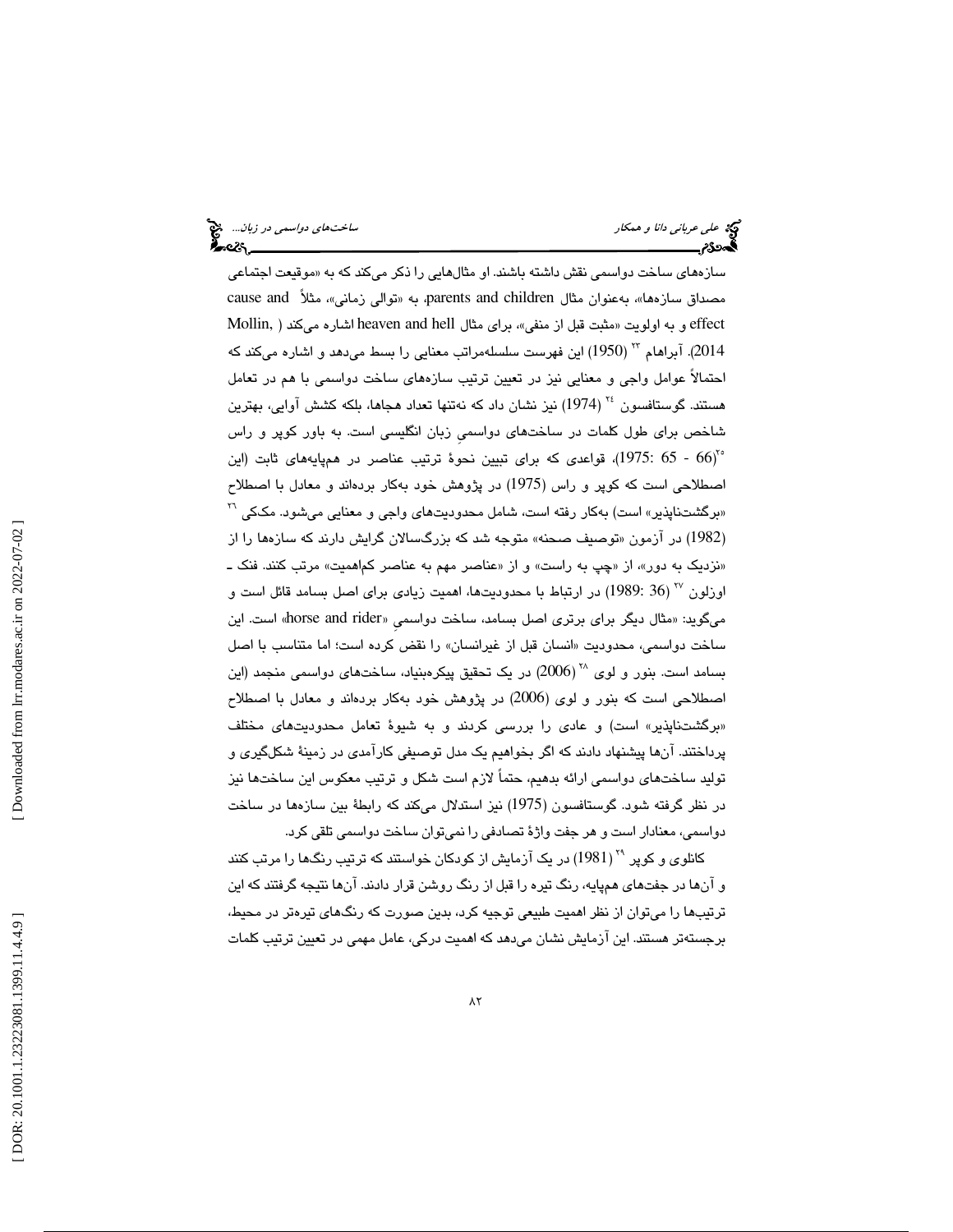است. رايت و هى <sup>٢٠</sup> (2002) اسامى مذكر و مؤنث را مطالعه كردند و به اين يافته رسيدند كه اسامی مذکر با توجه به ساختار واجیشان بیشتر از اسامی مؤنث گرایش دارند که در جایگاه نخست قرار بگیرند. تاناکا `` (2003) بر اساس مستندات نشان میدهد که ترتیب سازهها در عناصر همپایه یک مسئلهٔ چندعاملی است. سرمارک <sup>۳۲</sup> (2010: 209) میگوید که هستهٔ ساختهای دواسمی معمولاً به اصطلاحات تعلق دارد و این مدلی برای ترکیبهای قیاسی است که بهطور ناگهانی ساخته میشود. لومان  $^{77}$   $(2011)$  در تحقیق خود متوجه شد که محدودیتها ترتيب ساختهای دواسمی برگشتناپذير را بهتر از ساختهای دواسمی برگشتپذير توجيه میكنند. مولین (2012) بیان میكند كه برگشتناپذیری كامل و برگشتپذیری كامل تقریباً نادر است؛ چون بسیاری از ساختهای دواسمی، یک ترتیب را به ترتیب دیگر ترجیح میدهند، بدون اينكه خود را به آن ترتيب مرجح محدود كنند. تحقيق مولين (2012) نشان داده است كه ساخت های دواسمی ثابت بيشتر از ساختهای دواسمی برگشتپذير، محدوديتهای معنايی و ريتمي را رعايت ميكند.

. 3 پيشينة آثار انجامشده درمورد ساختهاي دواسمي در زبان فارسي ساختهاي دواسمي تاكنون در زبان فارسي بررسي نشدهاند؛ اما مثال و ها موار دي كه از سوي ملكيل با عنوان ساخت دواسمي مطرح ميشود، در پيشينة زبان فارسي، با عناوين و اصطلاحات مختلف ازجمله كلمات مشتق (خانلري، ۱۳۸۱)، اسمهاي پيوندخورده (مركب) (دبيرسياقي، ١٣٤٥)، اعضای همجنس (شفائی، ١٣٦٣)، اسمهای مرکب غیرفعلی (فرشیدورد، ١٣٨٢)، اسم مرکب (همايون فرخ، ١٣٦٤؛ شريعت، ١٣٦٤؛ خيامپور، ١٣٧٥؛ مشكور، ١٣٥٠؛ قريب و همكاران، ١٣٧١؛ مقربی، ۱۳۷۲)، ساختهایی دوگانه از ریشهٔ فعل (انوری و احمدی گیوی، ۱۳۷٤)، ترکیبهای ربطي (شكي، ١٩٦٤، به نقل از طباطبائي، ١٣٨٢)، فرايند واژهسازي (سامعي، ١٣٧٥)، واژهٔ مركب متوازن (طباطبائي، ١٣٨٢)، كلمهٔ مركب (صادقي و ارژنگ، ١٣٥٨) و اتباع (ذاكري، ١٣٨١؛ مشيري، ١٣٧٩) مطرح شده است و اين محققان عمدتاً آنها را در قالب انواع كلمه ازجمله اسم، فعل، صفت و قيد قرار دادهاند و هيچ يک از آنها به رابطهٔ موجود در سازههاي ساخت دواسمي و قواعد موجود در بين آنها نپرداختهاند. در بين اين محققان، فقط فرشيدورد است كه به مفهوم «اسم» اشاره كرده است. او انواع كلمه، يعني اسم، فعل، صفت و قيد را زماني كه كنار هم قرار ميگيرند،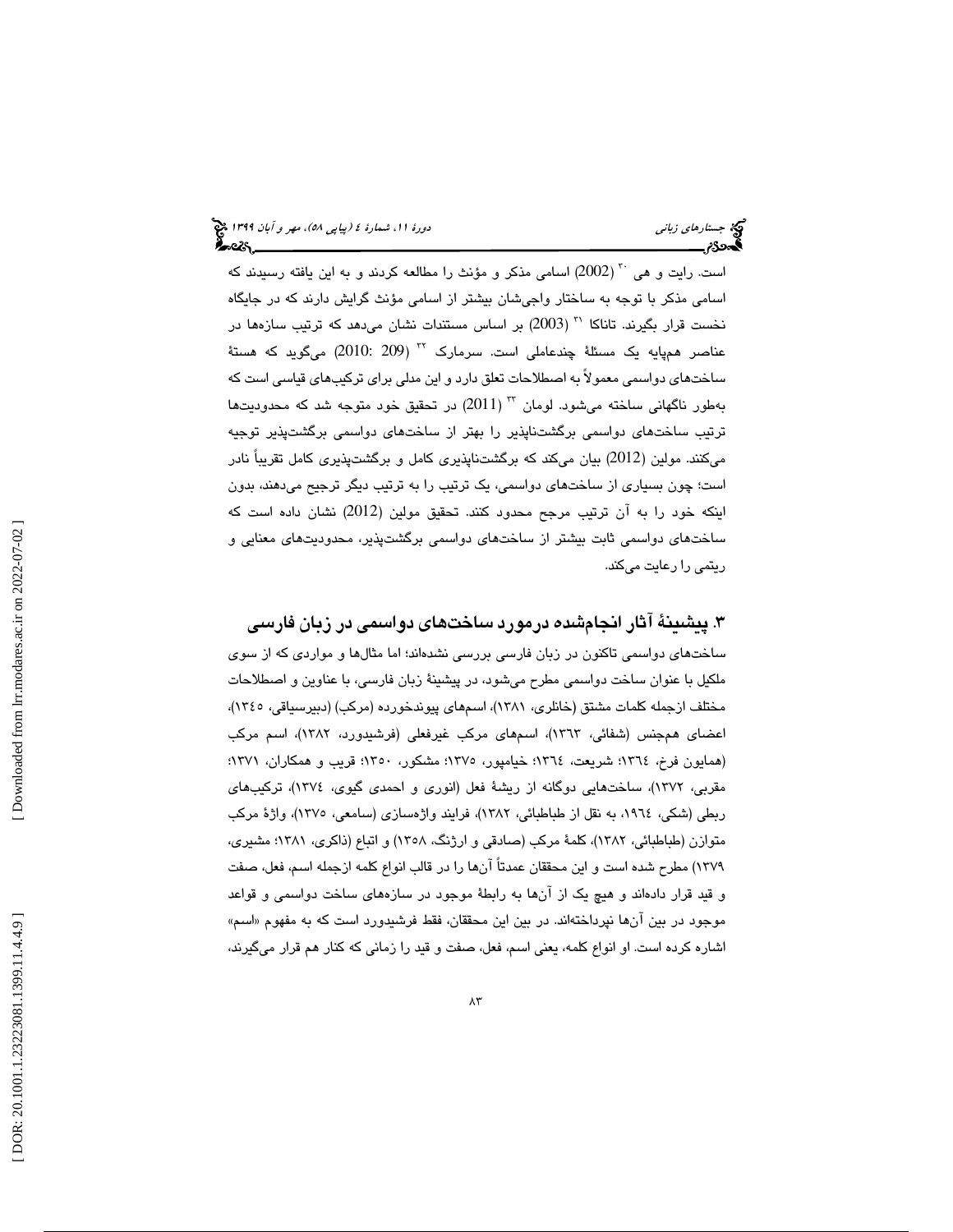«اسم» مينامد و اين ياداور و توجيهكنندهٔ مفهوم «اسم» در اصطلاح «ساخت دواسمي» است كه علاوه بر اسم، به فعل، صفت و قيد هم اشاره ميكند. صادقي و ارژنگ نيز به رابطهٔ معنايي بين سازهها اشاره كردهاند.

 در مطالعات جديد مربوط به ساخت دواسمي در زبان فارسي، چند پژوهش محدود انجام شده است كه از انجمله مىتوان به مواردى كه اورده مىشود اشاره كرد: پژوهش گلفام و همكاران (2014) از ديدگاه صرفـشناختی به اين نوع ساختـها پرداخته است. گلفام و محييالدين قمشهای (۱۳۹۰) در تحقیق خود ـ که به موضوع تصویرگونگی پرداختهاند ـ دوگانساختها<sup>۲٤</sup> را بررسي كردهاند. سلندري و همكاران (1395) ـ كه از منظر دوگانسازي صرفي به موضوع «تکرار» پرداختهاند ــ بعضـي از سـاختـهاي دواسمي ازجمله «زاد و ولد»، «جنگ و جدال»، «هول و هراس» را در مجموعهٔ «تكرار» قرار داده است. تعدادی از پژوهشها نیز این ساخت را فقط از ديدگاه تطبيقي و به منظور اهداف كاربردي و آموزش زبان بررسي كردهاند ( & Khatibzadeh 58meri, 2013; Farzi, 1996). به عبارت ديگر، ساخت دواسمي، چارچوب نظري، مدلهاي ارائهشده دربارهٔ آن و محدودیتهای حاكم بر ترتیب سازههای آن تاكنون در زبان فارسی پژوهش نشده است .

#### . 4 مباني نظري تحقيق

يكي از مسائل و موضوعات اصلي در ساختهاي دواسمي اين است كه سازهها و عناصر اين گونه ساختها با چه اصولی كنار هم قرار میگیرند و چه قواعدی، ترتیب قرار گرفتن این سازهها را در كنار هم مشخص ميكند. زبانشناسان قبل از دورهٔ ملكيل (1959)، محدوديتهايي را مطرح كردند كه ترتيب سازهها (كلمات) را در ساختمان دواسمي توضيح ميداد و شرح دادند كه قرار گرفتن سازهها در جايگاه اول و يا دوم تابع عواملي همچون معنا، ريتم گفتار و ساختار آوايي است ( 2 2014: ,Mollin( . آنچه در عبارات دواسمي به طور خاص داراي اهميت است، ترتيب سازههاست كه نحوة قرار گرفتن آن ها در كنار هم بر اساس يك سري محدوديتهاي زباني صورت ميگيرد . در زمينة نحوة ترتيب عناصر و سازه ها در ساختهاي دواسمي، مدلي از سوي مولين (2014) معرفي شد كه قبل از آن ابتدا از سوي كوپر و راس (1975) و سپس از سوي بنور و لوی (2006) مطرح شده بود. مدل مولين (2014)، موسوم به مدل محدوديتهاست. مولين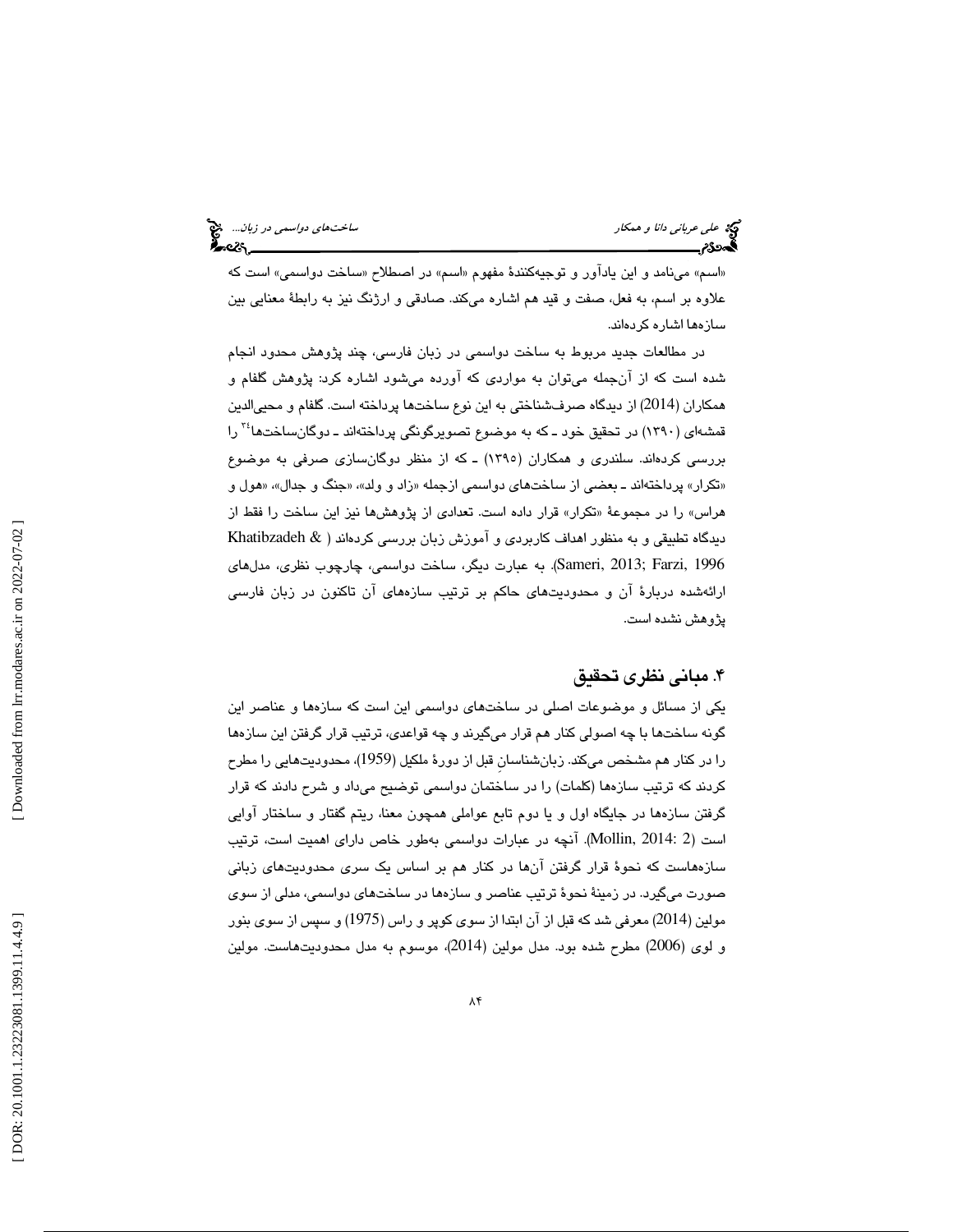(2014)، بنور و لوی (2006) و کوپر و راس (1975) در اين مدل، اصول و محدوديتهايي را براي ترتيب قرار گرفتن عناصر در ساختهاي دواسمي انگليسي مطرح كردهاند. بنور و لوي (2006) و مولين (2014) از اصطلاح «محدوديت» براي اشاره به بعضي از مشخصههاي معنايي/ كاربردشناختي، وزني، بسامدي، واجي، الفبايي و مشخصههاي ديگر كه بر ترتيب سازهها در ساخت دواسمي مؤثر هستند، استفاده ميكنند. اين محدوديتها عمدتاً به ساختهاي دواسمي برگشتناپذير ـ كه داراي ترتيب ثابت هستند ـ پرداختهاند.

در ساختهای دواسمی برگشتپذیر، ترتیب سازهها را میتوان عوض کرد. بنابراین، شاید به-نظر برسد كه مدل مولين ــ كه دربارهٔ ترتيب ثابت عناصر است ــ درمورد ساختهاى برگشتپذير پاسخگو نباشد؛ ولی مولین (2013) ذکر میکند که اگرچه ساختهای دواسمی برگشتپذیر، هر دو ترتیب را مجاز میدانند؛ اما یکی از این دو ترتیب را کموبیش بر دیگری ترجیح میدهند. بالینجر <sup>۳</sup> (1962) در اين زمينه بر آن دسته از ساختهاى دواسمى كه لزوماً منجمد نيستند، تمركز كرد و تبييني واجي ـ وزني براي ترتيب قرار گرفتن سازههاي آنها ارائه داد. لومان (39 :2012 ) هم در زمينهٔ نقش محدوديتها در برگشتپذيري ساختهاي دواسمي بيان ميكند، محدوديتهايي كه ترتيب سازهها در ساختهای دواسمی برگشتپذير را تعيين میکنند، قادرند ترتيب سازهها را در ساختهای برگشتناپذير نيز تعيين كنند. با اين شرح، پژوهش حاضر به بررسي ساختهای دواسمي زبان فارسي در چارچوب مدل محدوديتهاي مولين (2014) ميپردازد.

#### . 5 معرفي مدل محدودي ها ت

در اين بخش به معرفي مدل محدوديتها بر اساس مولين (2014) ميپردازيم. اين مدل در چهار گروه اصلي، يعني محدوديتهاي معنايي/ كاربردشناختي، محدوديتهاي واجي غيروزني، محدوديتهای واجی وزنی و محدوديتهای ديگر (بسامد و ترتيب الفبايي) قرار میگيرد. اين چهار گروه اصلي كه در كل 18 محدوديت را شامل ميشوند، به شرحي است كه آورده ميشود :

۱. محدوديتهاي معنايي ـ كاربردشناختي كه شامل ريزمحدوديتهايي است كه آورده مي-شود است:

الف. محدوديت نشان دارى صورى<sup>٢٠</sup>: بر اساس اين محدوديت، سازهٔ اول بايد از نظر ساختاري بي نشان تر از سازهٔ دوم باشد. مفهوم نشانداري به شكلهاي مختلفي ارائه شده؛ اما در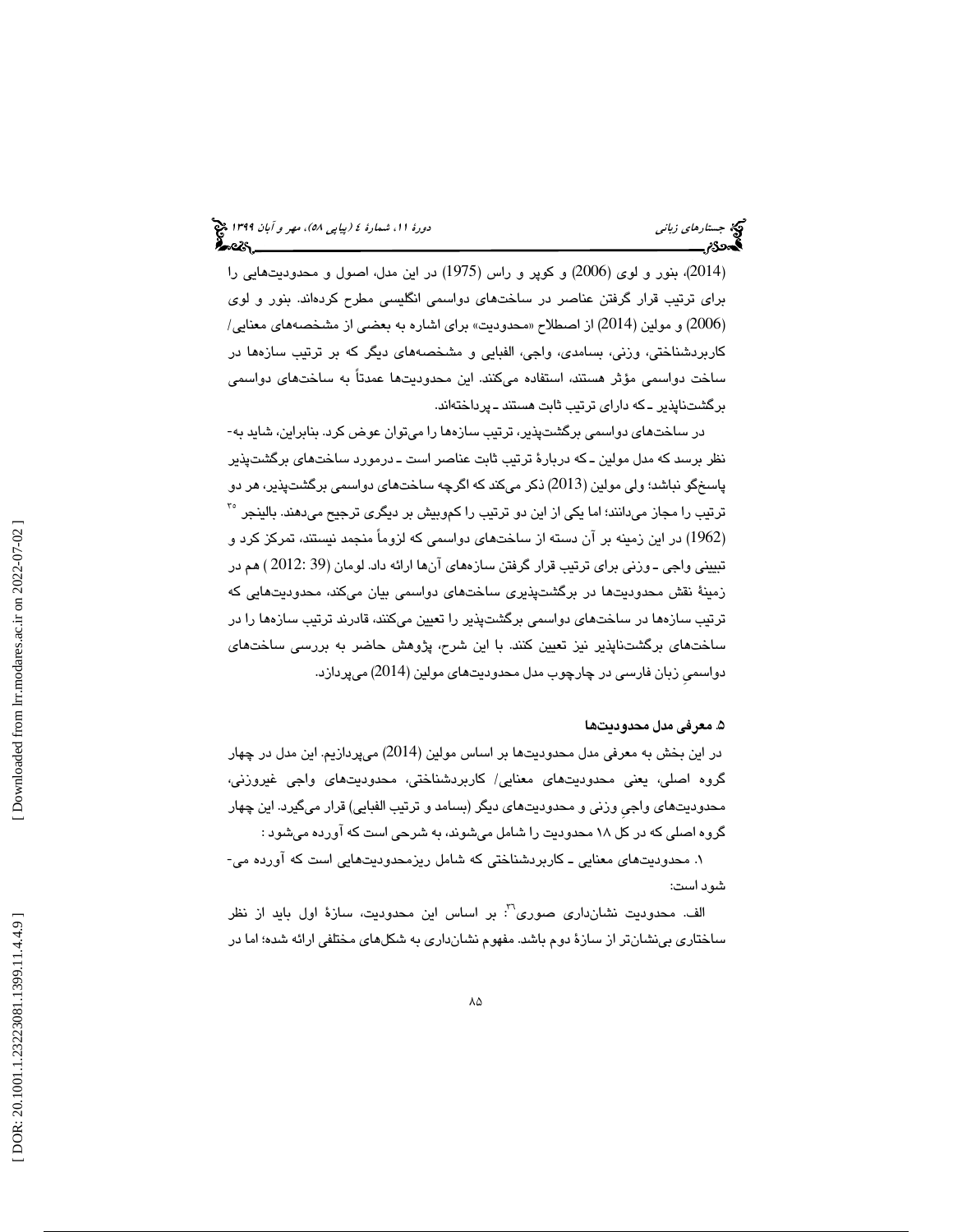تحقيق مولين (2014). تعريف آن محدود شده است. مولين (2014) از معيارهاى مختلفى كه باتیستلا ‴ (1990) برای نشانداری ارائه داده است، استفاده میکند؛ اما فقط به چهار معیار آن ميپردازد، بدين صورت كه: عناصر بي نشان بايد: ١. معناي كلي و گستردهاي داشته باشند، ٢. توزیع آنها باید گستردهتر باشد، ۳. تعداد تمایزهای زیرمقولهای آنها باید بیشتر باشد، و ٤. از<br>لحاظ ساختاری باید سادهتر باشند.

سه ويژگي اول ذكرشده را ميتوان در عبارتي مثل flowers and roses مشاهده كرد؛ اما در ساخت دواسمي نظير alterations and sewing ويژگي چهارم ـ كه ذكر شد ـ تخطي شده است؛ چون ساختار سازهٔ اول پیچیدهتر از سازهٔ دوم است. ویژگی چهارم ذکرشده زمانی قابل اعمال است كه يكى از اعضاى ساخت دواسمى از نظر صرف اشتقاقى و پتانسيل معنايى بزرگتر از ديگرى باشد. اين ويژگى داراى دو نوع حالت است: در حالت اول ـ كه به آن حالت مطلق گويند ــ سازهها داراي هيچ اشتقاق مشتركي نيستند، مثل ساخت دواسمي complete and unabridged. در حالت دوم ـ كه به آن حالت نسبی گویند ـ یكی از سازهها از سازهٔ دیگری مشتق می شود؛ مثل: poetry and non- poetry. حالت نسبي نشانداري را مي توان با محدوديت نشانداري صوري در یک طبقه قرار داد.

ب. محدوديت نشانداری درکی^`: بر اساس اين محدوديت، سازهٔ اول بايد از نظر درکی بی-نشانتر از سازهٔ دوم باشد. عناصر ساخت دواسمی گاهی دارای روابط صوری ساده هستند كه با ويژگىهاى زبانى تعريف مىشوند؛ اما اين عناصر عموماً روابط پيچيدەاى دارد كه فقط از طريق عوامل برونزبانی و دانش جهان خارج حاصل میشود. مایرتالر \*(1981) بر اساس مستندات تجربي ادعا كرده است كه بعضى از ويژگىهاى خاص از لحاظ معنايي بي نشان هستند، براي مثال، ویژگیهای «جاندار»، «مفرد»، «راست»، «مثبت»، «ملموس»، «جلو»، «بالا»، «عمودی»، بی-نشان، اما ويژگيهاي معكوس آنها، يعني «بيجان»، «جمع»، «چپ»، «منفي»، «انتزاعي»، «عقب»، «پايين» و «افقي» نشاندار هستند. او ذكر ميكند كه گوينده، عناصر بي نشان را به آساني مي تواند درك كند.

ج. محدوديت قدرت ُ: قدرت به روابط جهان واقعى مربوط مىشود. بر اساس اين محدوديت، عنصر و سازهٔ قویتر در جایگاه اول قرار میگیرد. جفتهای جنسیتی ازجمله « husband and wife»، جفتهای سنی ازجمله «mother and child»، جفتهای فرمانروا و فرمانبر ازجمله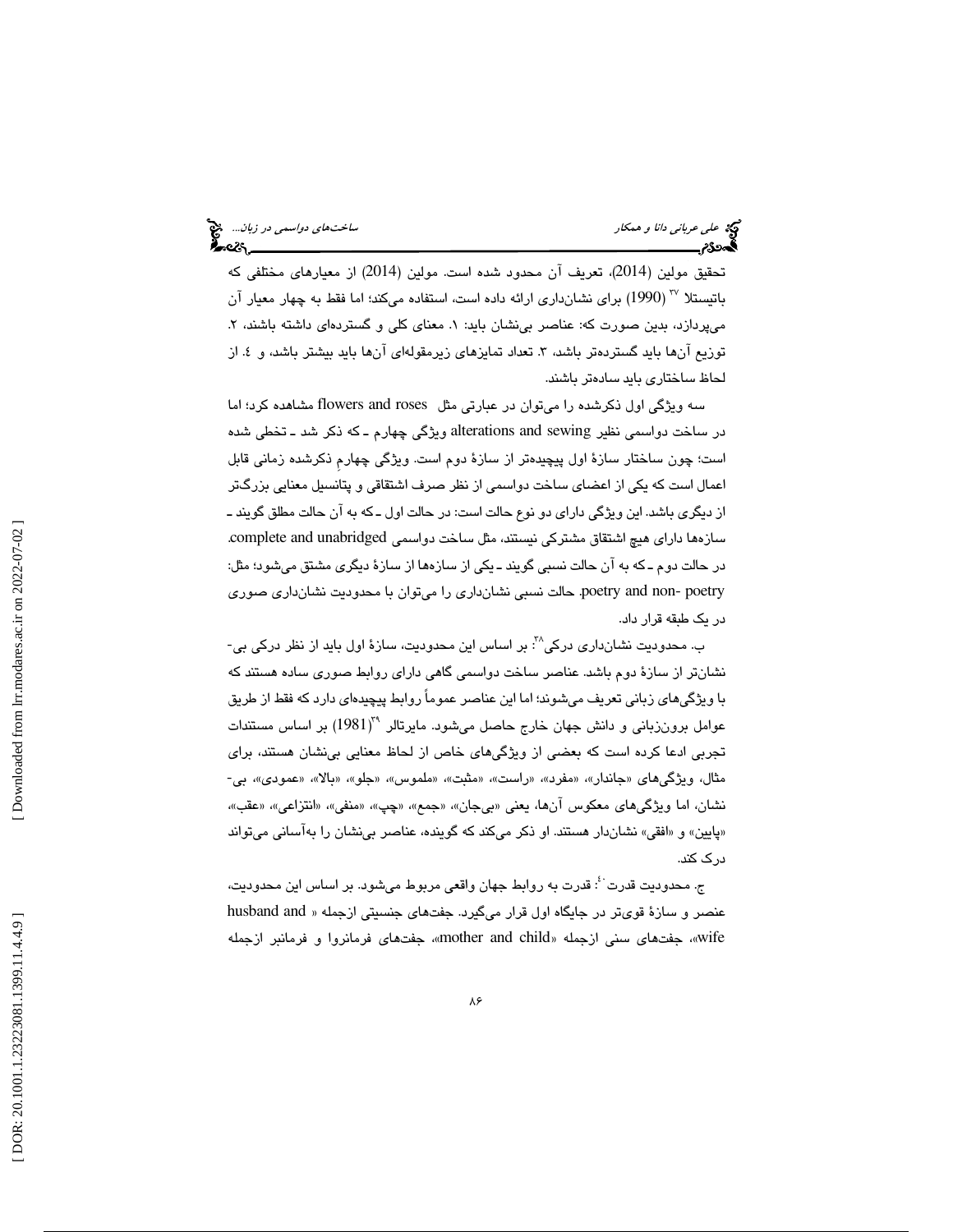### (پياپي 58)، مهر و آبان 1399 جستارهاي زباني دورة ،11 شمارة 4

«prince and pauper»، جفتهای جاندار/ بیجان ازجمله «man andbeast» در زیرمجموعهٔ اصل مذكور قرار ميگيرند. در همهٔ اين ساختهاي دواسمي، عنصر قوي قبل از عنصر ضعيف میآيد.

د. محدوديت توالی تصويرگونگی'<sup>؛</sup>: بر اساس اين محدوديت، اگر دو مفهوم كه بر اساس يک توالي زماني يا يک رابطةً منطقي رخ دادهاند، بخواهند كنار هم قرار بگيرند، سازههاي زباني مربوط به آنها نيز بايد به همان ترتيب و توالى در ساخت دواسمي ظاهر شوند، مثل « spring and «. summer

۲. محدوديتهای واجی وزنی: این محدودیت دارای زیرمحدودیتهایی است که اورده ميشود:

الف. محدوديت تعداد هجاها<sup>؟ي</sup> اين محدوديت ميگويد كه تعداد هجاها*ي* سازهٔ دوم، بيشتر از تعداد هجاهاي سازة اول است، مثل «warm and friendly». بسياري از تحقيقاتي كه در زمينهٔ ترتيب سازهها در ساختهاى دواسمي انجام شده است، ادعا مىكنند كه تعداد هجاها اصلىترين محدوديت وزني است (2979 ,Cooper & Ross, 1985; Pinker & Birdsong, 1979).

ب. محدوديت اجتناب از اُفت<sup>؟:</sup>: بر اساس اين محدوديت، ساخت دواسمي نبايد بيش از يک هجای سبکِ<sup>؛</sup>ٔ متوالی در بین هجاهای قوی <sup>۶۰</sup> داشته باشد، مثل «part and parcel». یسپرسن 233 1905: ـ ) كه وضعكنندة محدوديت اجتناب از اُفت است ـ معتقد است كه ساختهاي ) دواسمي بايد به گونه اي مرتب شوند كه به كمترين تعداد هجاهاي متواليِ بدون تكيه منجر شود.

ج. محدوديت اجتناب از تكيهٔ پاياني سازهٔ دوم<sup>۰٬:</sup> اين محدوديت ميگويد كه سازهٔ دوم نبايد داراي تكيهٔ ياباني باشد، مثل «time and energy».

۳. محدودیتهای واجی غیروزنی: این محدودیت دارای زیرمحدودیتهایی است که اورده ميشود:

الف. محدوديت كشش واكه<sup>87</sup>: بر اساس اين محدوديت، كشش واكه بر ترتيب سازهها در ساختهای دواسمی تأثیر میگذارد، بدین صورت كه واكهٔ اصلی سازهٔ دوم باید كشیدهتر از سازهٔ اول باشد، مثل «rank and file».

ب. محدوديت پسين بودن واكه<sup>^؛</sup>: اين محدوديت مىگويد كه واكهٔ اصلى سازهٔ دوم بايد پسینټر از واکهٔ اصلی سازهٔ اول باشد، مثل «inner and outer».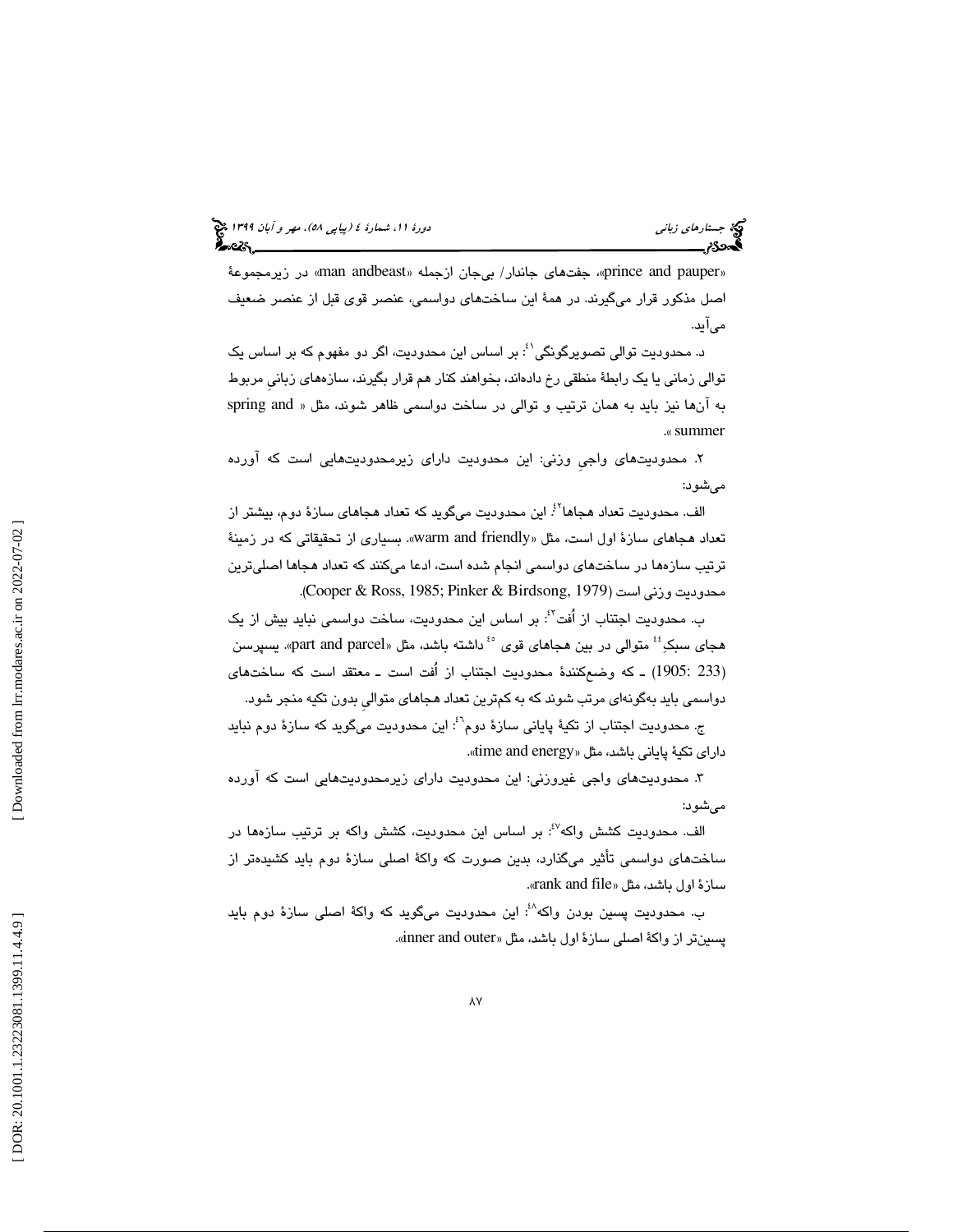# علي عرباني د*انا و همكار ساختهاي دواسمي در زبان...*. الميخ<br>العلماني دانا و همكار ساخته دوراست.<br>**العدد: دوم ساخته دول دوراست در زبان...**

ج. محدوديت ارتفاع واكه<sup>^؛</sup>: بر اساس اين محدوديت، واكهٔ اصلي سازهٔ دوم بايد افتادهتر از سازهٔ اول باشد. به بياني ديگر، واكههاى اصلي افتاده بهدليل دارا بودن تكيهٔ بيشتر، ترجيح میدهند كه در جايگاه سازة دوم بيايند، مثل «horse and cart».

د. محدوديت همخوانهاي اول`ْ: بر اساس اين محدوديت، سازهٔ دوم بايد داراي همخوانهاي اولية بيشتري است، مثل «ups and downs».

ه. محدوديت همخوانهاي پاياني'`: بر اساس اين محدوديت، سازهٔ دوم در ساخت دواسمي بايد هم خوان هاي پاياني بيشتري داشته باشد، مثل «for and against».

و. محدودیت باز بودن هجای تکیهدار<sup>٬٬</sup>: بر اساس این محدودیت، هجا*ه*ای بستهای که دارای تكيهٔ اصلي هستند، بايد در جايگاه سازهٔ دوم قرار بگيرند (البته زماني كه هجاهاي سازهٔ اول و دوم از نظر باز بودن با هم فرق داشته باشند)، مثل «profit and loss».

ز. محدوديت وزن هجا<sup>؟</sup>: بر اساس اين محدوديت، هجا*های* سنگينی كه دارای تكيهٔ اصلی هستند، بايد در جاي گاه سازة دوم قرار بگيرند، مثل « June and May .«

ح. محدوديت رسايي جزء اول<sup>، م</sup>: اين محدوديت ميگويد كه جزء اول سازهٔ اول بايد رساتر از «. here and there جزء اول سازة دوم باشد، مثل«

ط. محدوديت رسايي جزء آخر ؓ: بر اساس اين محدوديت، رسايي جزء آخر در سازهٔ دوم بايد بيشتر از سازة اول باشد، مثل «well and truely».

٤. محدوديتهاي بسامد و ترتيب الفبايي:

الف . محدود تي بسامد: اين محدوديت ميگويد كه سازة اول داراي بسامد وقوع بيشتري نسبت به سازة دوم است، مثل «time and effort».

ب. محدوديت ترتيب الفبايي: ترتيب سازهها در ساخت دواسمي تابع موقعيت الفبايي حرف اول كلمه است، مثل « forth and back« .

#### . 5 روش پژوهش

دادههای این پژوهش از ۲۰ رمان فارس*ی،* روزنامههای *همشهری و ایران* در یک دورهٔ یک ساله، فرهنگ لغت زبان فارسي و نيز پيكرهٔ تحت وب بهدست آمد. از پيكرهٔ ذكرشده، ۱۹۰۷ ساخت به-دست آمد كه تعداد زيادي از آنها بهدليل قرار گرفتن در مجموعهٔ «تكرار» يا «اتباع» كنار گذاشته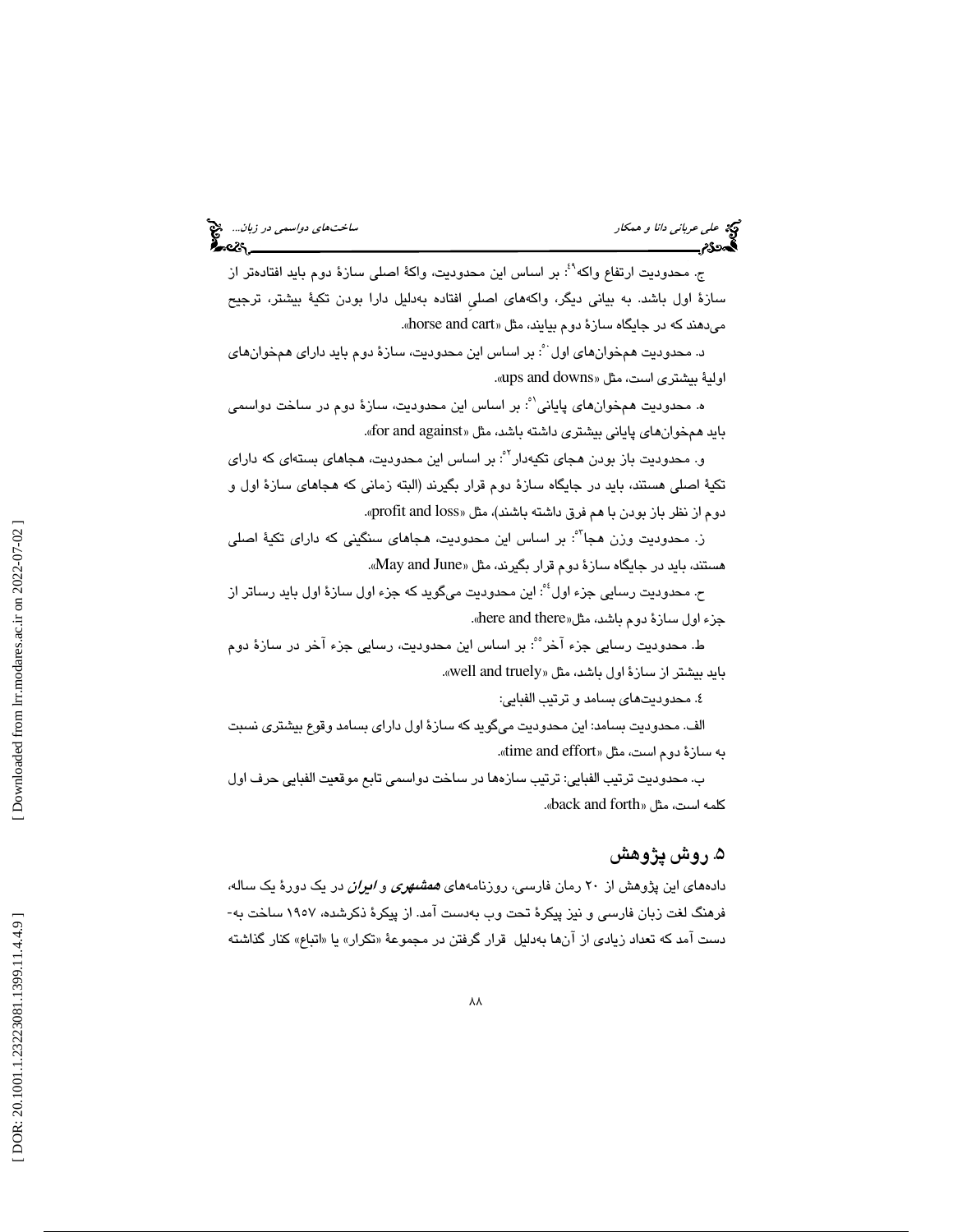شدند و ٥٩٣ ساخت دواسمي برگشتپذير و برگشتناپذير بهدست آمد. براي انجام اين پژوهش، ابتدا همهٔ اين ٥٩٣ ساخت دواسمي، از نظر برگشتپذيري يا برگشتناپذيري گروهبندي شدند. براي تعيين برگشتتپذيري يا برگشتناپذيري ساختهاي دواسمي، از مرجع دادگان زبان فارسي (پيكرهٔ بيجنخان) استفاده شد. بدين صورت كه به پيروي از نظر مولين (2013)، ساختهايي كه در پيكرهٔ ذكرشده فقط در يک ترتيب ظاهر شدند، برگشتناپذير و ساختهايي كه در هر دو ترتيب ظاهر شدند، برگشتیذبر در نظر گرفته شدند.

درمورد ساختهاى دواسمى برگشتپذير نيز تلاش شد كه ترتيب ارجحِ اين ساختها پيدا شود. براي پيدا كردن ترتيب ارجح، به بسامد وقوع ترتيب اين ساختها در مرجع دادگان زبان فارسی و نيز اينترنت مراجعه شد و آمار بسامد وقوع هر دو ترتيب بهدست آمد. زمانی كه بسامد وقوع يك ترتيبِ خاصِ ساخت دواسمي بهطور معناداري بالاتر از ترتيب معكوس آن بود (براي مثال، ترتيب «پستي و بلندي» داراي بسامد وقوع ٣٧٧ هزار و ترتيب معكوس آن، يعني «بلندي و پستي» داراي بسامد وقوع ٢٢ هزار بود)، آن ترتيب خاص (درمورد اين مثال، «پستي و بلندي») بهمنزلهٔ ترتيب ارجح در نظر گرفته شد؛ اما زماني كه بسامد وقوع هر دو ترتيب، تفاوت معناداري با هم نداشتند ( براي مثال ، ترتيب « سيم و زر» داراي بسامد وقوع 22 هزار و ترتيب معكوس آن ، یعني «زر و سیم» دارای بسامد وقوع ۲۰ هزار بود)، ان ساخت دواسمي كنار گذاشته ميشد؛ چون ترتيب ارجحي وجود نداشت كه مدل محدوديتها بخواهد آن را تبيين كند.

سپس ساختهاي دواسمي برگشتناپذير و برگشتپذيرِ داراي بيترت ارجح، بر اساس مدل مولين (2014) تجزيه و تحليل شدند. درادامه، نتايج تجزيه و تحليل دادهها ارائه ميشود.

#### ۶. تجزيه و تحليل داده ها

بررسي دادهها با توجه به ترتيب ظهور ساختهاي دواسمي در مرجع دادگان زبان فارسي (پيكرۀ يب جنخان و) نيز اينترنت نشان داد كه از 593 ساخت دواسمي اين پژوهش، 534 مورد از نوع برگشتناپذير و ٥٩ مورد از نوع برگشتپذير است. سپس اين ٥٣٤ ساخت دواسمي برگشتناپذير بر اساس مدل محدوديتهاى مولين (2014) تحليل شد. شيوهٔ تحليل دادهها بر اساس مدل محدوديتها به شرحی است كه آورده میشود:

ساخت دواسمی «حق و ناحق»، در چارچوب مدل محدودیتها این گونه تحلیل میشود: در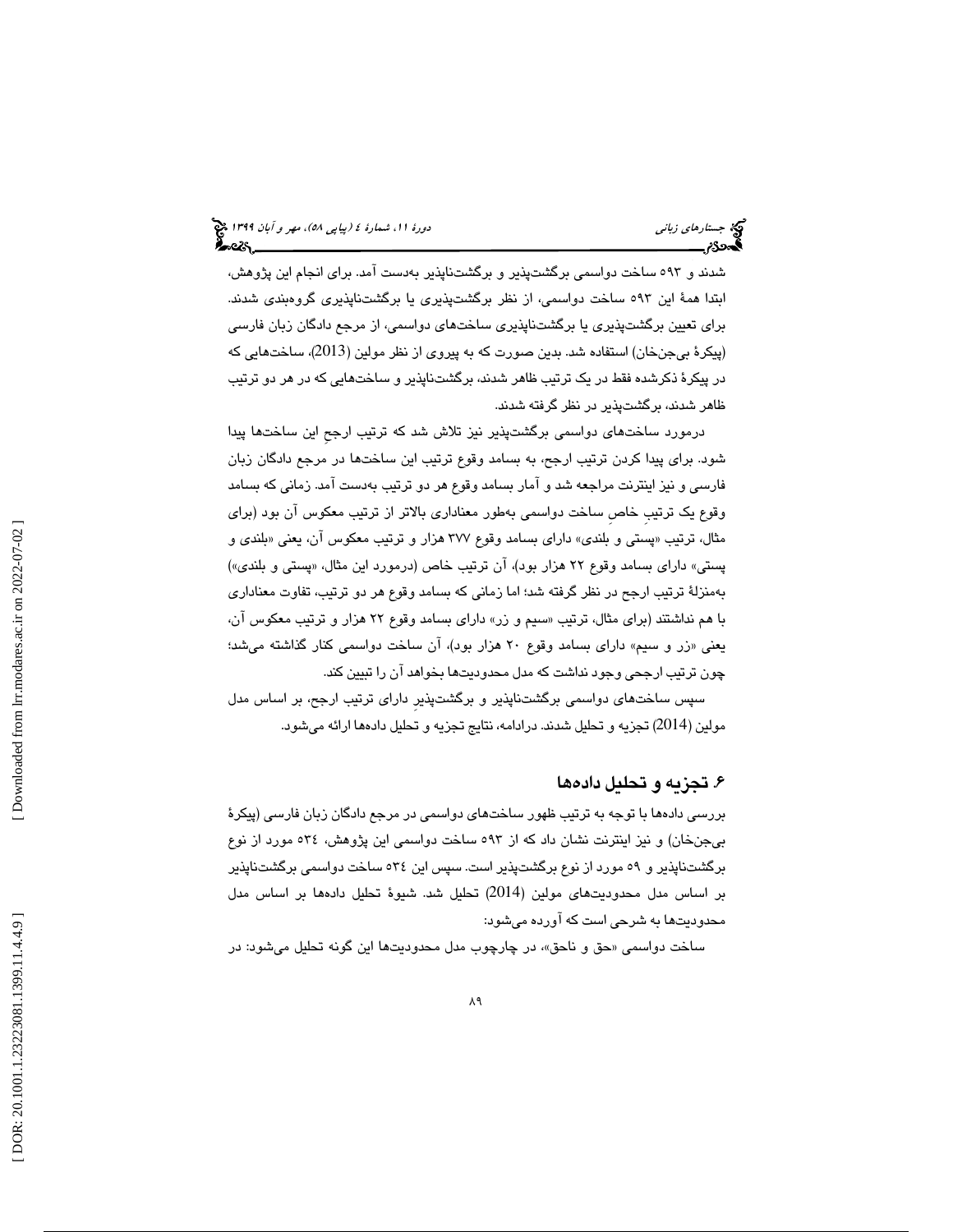اين ساخت دواسمي، 1. تعداد هجاهاي سازة دوم، بيشتر از تعداد هجاهاي سازة اول است (محدوديت تعداد هجاها رعايت شده است)، ۲. سازهٔ دوم از سازهٔ اول گرفته شده است (محدوديت نشانِداري صوري رعايت شده است)، ٣. سازهٔ اول، مثبت و سازهٔ دوم منفي است (محدوديت نشانداري دركي رعايت شده است)، ٤. رسايي جزء اول سازهٔ اول، يعني/h/ بيشتر از رسايي جزء اول سازهٔ دوم، يعني/ n/ است (محدوديت رسايي جزء اول رعايت شده است)، ٥. بسامد سازهٔ اول، يعني «حق» بيشتر از سازهٔ دوم، يعني «ناحق» است (محدوديت بسامد رعايت شده است) و ٦. سازهها در اين ساخت دواسمي ترتيب الفبايي زبان فارسي را رعايت كردهاند (محدوديت ترتيب الفبايي رعايت شده است). پس ساخت دواسمي «حق و ناحق»، از بين محدوديتهاي مختلف مولين (2014)، پنج محدوديت را رعايت كرده است (محدوديت دوم و سوم ذكرشده، درواقع يک محدوديت هستند). به عبارت ديگر، از بين محدوديتهاي مولين (2014)، پنج محدوديت توانسته است اين ساخت دواسمي زبان فارسى را تبيين كند.

در ساخت دواسمی «سروته»، ۱. سازهٔ اول به «بالا» و سازهٔ دوم به «پایین» اشاره دارد. «بالا» از نظر دركي بي نشانتر از «پايين» است و اين به محدوديت نشانداري دركي مربوط مي شود، ۲. رسايي جزء اول سازة اول، يعني/s/، بيشتر از رسايي جزء اول سازة دوم، يعني / t/ است (محدوديت رسايي جزء اول)، ٣. رسايي جزء آخر سازهٔ دوم، يعني/ h/، بيشتر از رسايي جزء آخر سازهٔ اول، يعني/ r/ است ( محدوديت رسايي جزء آخر) و ٤. بسامد سازهٔ اول، يعني «سر» بيشتر از سازهٔ دوم، يعني «ته» است. در اينجا چهار محدوديت توانسته است ساخت دواسمي «سروته» را تبيين كند.

در ساخت دواسمي «تبولرز»، ۱. بر اساس واقعيتهاي جهان خارج ابتدا «تب» مي!يد، سپس «لرز» و اين به محدوديت تصويرگونگي اشاره ميكند، ۲. رسايي جزء آخر سازهٔ دوم، يعني/ Z/، بيشتر از رسايي جزء آخر سازة اول، يعني/ b/ است (محدوديت رسايي جزء آخر)، ٣. بسامد سازهٔ اول، يعني «تب» بيشتر از سازهٔ دوم، يعني «لرز» است و ٤. سازهها در اين ساخت دواسمي، ترتيب الفبايي زبان فارسي را رعايت كردهاند. پس چهار محدوديت توانسته است ساخت دواسمي «تبولرز» را تبيين كند.

در ساخت دواسمی «گرگومیش»، ۱. «گرگ»، نسبتبه «میش» دارای قدرت بیشتری است و در جايگاه سازهٔ اول آمده است (محدوديت قدرت)، ۲. رسايي جزء آخر سازهٔ دوم، يعني/ Š/،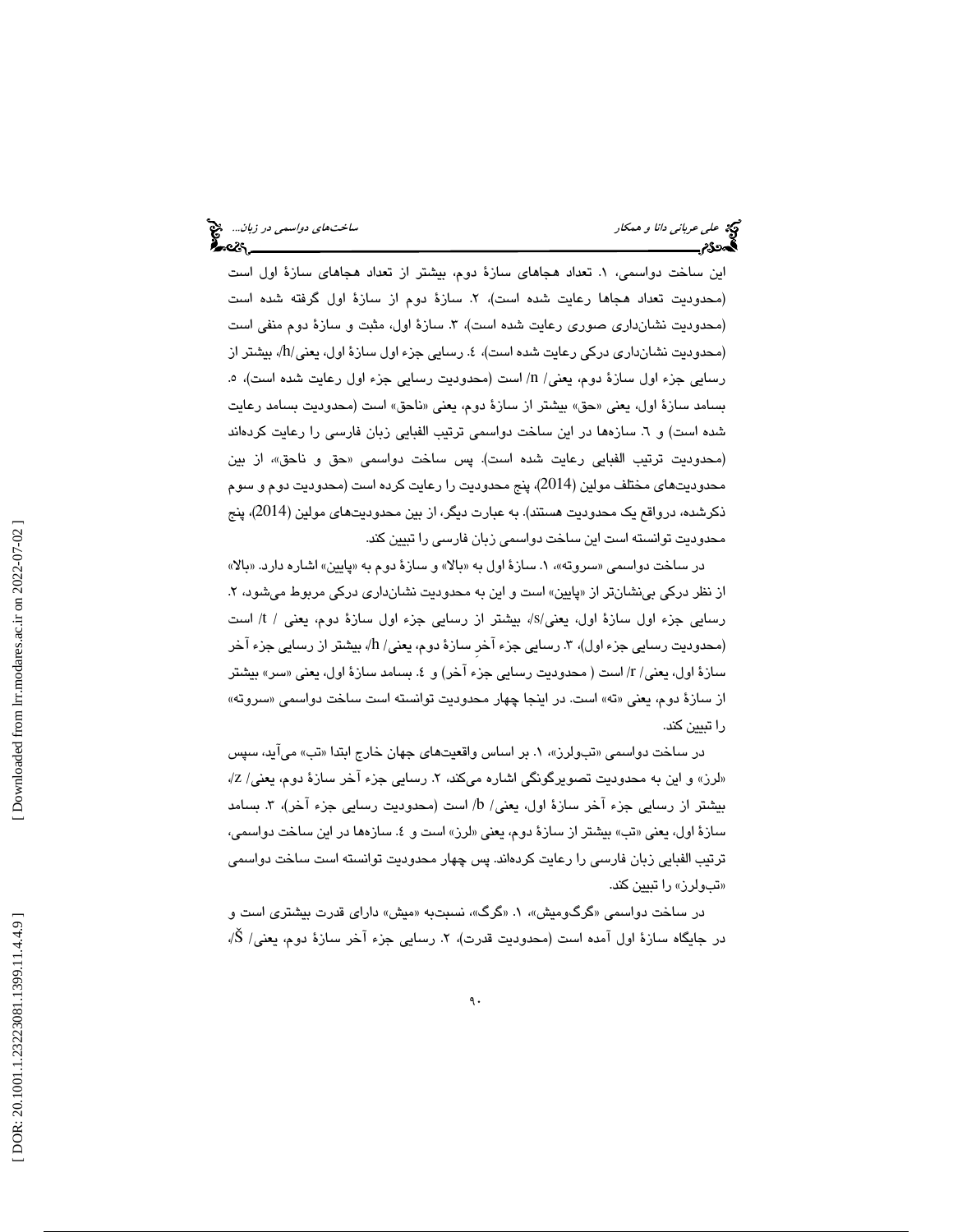بيشتر از رسايي جزء آخر سازهٔ اول، يعني/ g/ است (محدوديت رسايي جزء آخر)، ٣. كشش واكهٔ سازهٔ دوم، يعني/ i/، بيشتر از كشش واكهٔ سازهٔ اول، يعني / o/ است (محدوديت كشش واكه)، ٤. بسامد سازهٔ اول، يعني «گرگ» بيشتر از سازهٔ دوم، يعني «ميش» است (محدوديت بسامد) و ٥. ها سازه در اين ساخت دواسمي ، ترتيب الفبايي زبان فارسي را رعايت كردهاند. پس پنج محدوديت توانسته است اين ساخت دواسمي را تبيين كند.

در ساخت دواسمی « حرصوجوش»، ۱. واكهٔ اصلی سازهٔ دوم، یعنی/ u/، پسینتر از واكهٔ اصلي سازهٔ اول، يعني/e/ است ( محدوديت پسين بودن واكه) و ٢. رسايي جزء اول سازهٔ اول، يعني/ h/، بيشتر از رسايي جزء اول سازهٔ دوم، يعني/ J/ است (محدوديت رسايي جزء اول). در اينجا دو محدوديت توانسته است ساخت دواسم*ی* «حرصوجوش» را تبيين كند.

در ساخت دواسمي «خير و شر»، ١. سازهٔ اول، مثبت و سازهٔ دوم، منفي است (محدوديت نشان،داری صوری)، ۲. واکهٔ سازهٔ دوم، یعنی/ e/، افتادهتر از واکهٔ سازهٔ اول، یعنی/ a/ است (محدوديت ارتفاع واكه) و ٣. سازهها در اين ساخت دواسمي، ترتيب الفبايي زبان فارسي را رعايت كردهاند. در اينجا سه محدوديت توانسته است ساخت دواسمي «خير و شر» را تبيين كند.

در ساخت دواسمی «رگ<code>وپوست</code>»، ۱. كشش واكهٔ سازهٔ دوم، یعنی/ i/، بیشتر از كشش واكهٔ سازهٔ اول، يعني/ ٥/ است (محدوديت كشش واكه) و ٢. تعداد همخوان،هاي پاياني سازهٔ دوم، يعني/ st/، بيشتر از سازة اول، يعني/ g/ است (محدوديت همخوانهاي پاياني). در اينجا دو محدوديت توانسته است ساخت دواسم*ی* «رگوپوست» را تبیین کند.

در ساخت دواسمی «ادا و اصول»، ۱. سازهٔ اول دارای هجای باز است (محدودیت باز بودن هجا)، ۲. تعداد همخوانهای پایانی سازهٔ دوم، یعنی/ L/، بیشتر از سازهٔ اول است (محدودیت همخوانهای پایانی) و ۳. واکهٔ اصلی سازهٔ دوم، یعنی/ u/، پسینتر از واکهٔ اصلی سازهٔ اول، يعني/ ä/ است (محدوديت پسين بودن واكه). در اينجا سه محدوديت توانسته است ساخت دواسم*ی* «ادا و اصول »را تبيين كند.

اين شبوهٔ تحليل بر روی همهٔ دادههای اين پژوهش (ساختهای دواسمی) انجام شد. بيشتر<br>ساختهای دواسمی برگشتناپذير اين پژوهش حداقل با يكی از محدوديتهای مولين (2014) قابل تببين بود. فقط ١١ ساخت دواسمي در دادههاي اين پژوهش مشاهده شد كه هيچ يک از محدوديتهاي مولين ( 2014) قادر به تبيين آن ها نبود .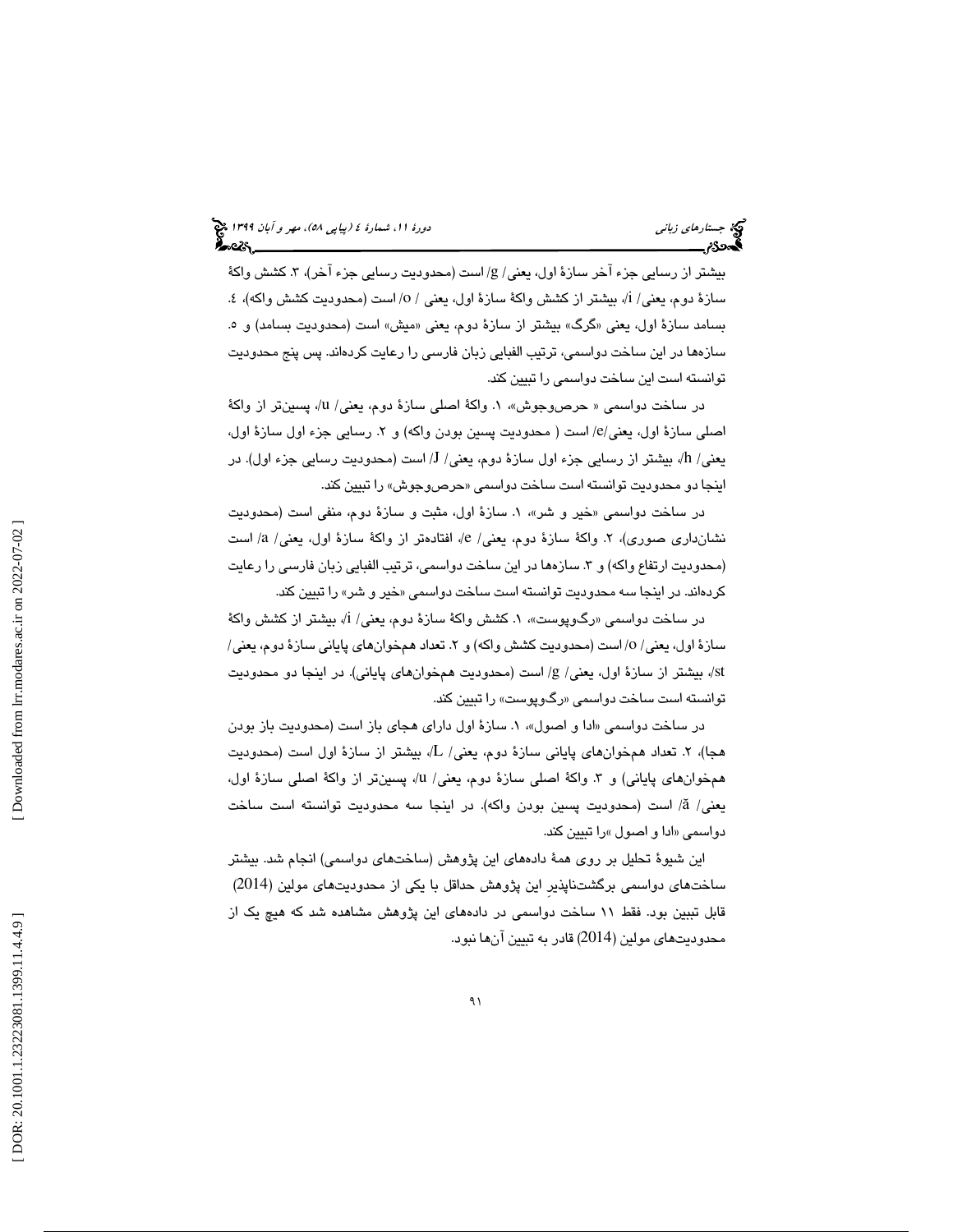علي عرباني دانا و همكار ساختهاي دواسمي در زبان...

براي جمعبندي آماري، تعداد دفعاتي كه تك تك اين 18 محدوديت بر روي ساختهاي دواسمي اين پژوهش رعايت شده بودند، محاسبه شد. نتايج آماري حاصل از تحليل ساختهاي دواسمی برگشتناپذیر بهصورت عدد و درصد در جدول شمارهٔ ۱ آمده است.

درمورد ساختهاي دواسمي برگشتپذير، نتايج نشان داد كه ٤٥ ساخت دواسمي از بين ٥٩ ساخت دواسمی، یک ترتیب خاص را بر ترتیب دیگری ترجیح میدهند؛ اما ۱۶ ساخت دواسمی ديگر ترتيب ارجحي نداشتند. اين ١٤ ساخت دواسمي كنار گذاشته شدند؛ ولي ٤٥ ساخت دواسمي برگشتپذيرِ داراي ترتيب ارجح بر اساس مدل محدوديتهاي مولين (2014) تحليل شد كه نتايج ان در جدول شمارهٔ ۲ امده است. در بین ساختهای دواسمی برگشتپذیر فقط ۱ ساخت دواسمي بود كه هيچ يك از محدوديتهاي مولين ( 2014) قادر به تبيين آن ها نبود.

نتايج تجزيه و تحليل ساختهاي دواسمي برگشتپذير و برگشت ناپذير بر اساس مدل مولين (2014) نشان میدهد که محدودیتهای معنایی/ کاربردشناختی و زیرمجموعههای آن (محدودیت نشانداری صوری، محدودیت نشانداری درکی، محدودیت توالی تصویرگونگی، و محدودیت قدرت)، محدوديت بسامد و اصل الفبايي همگي در زبان فارسي رعايت ميشود؛ اما در مجموعهٔ محدوديتهاى واجي/ وزني فقط محدوديت تعداد هجاها را مي توان در زبان فارسي اعمال كرد و محدوديت اُفت و محدوديت تكيۀ پاياني سازه، در زبان فارسي رعايت نميشود. از طرف ديگر، در مجموعهٔ محدوديتهاي واجي/ غيروزني مطرحشده از سوي مولين (2014)، محدوديت همخوان-های اول و محدودیت وزن هجا در زبان فارسی قابل اجرا نیست.

جدول ١: نتايج تحليل ساختهاي دواسمي برگشتناپذير بر اساس مدل محدوديتهاي مولين (2014) **Table1**. Results of analysis of irreversible binary structures based on the limitation Moulin model (2014)

| محدوديت اصلى         | ريزمحدوديت            | رعايت محدوديت | رعايت محدوديت        |  |  |  |
|----------------------|-----------------------|---------------|----------------------|--|--|--|
|                      |                       | (عدد)         | (درصد)               |  |  |  |
| معنایی/ کاربردشناختی | آمار کل               | ۱٦۱           | ۳۰                   |  |  |  |
|                      | محدودیت نشانداری صوری | $V \cdot$     | $\frac{1}{\sqrt{2}}$ |  |  |  |
|                      | محدودیت نشانداری درکی | ۱۲۲           | $XY/\Lambda$         |  |  |  |
|                      | اصل توالی تصویرگونگی  | ٤٦            | $\Lambda/\Lambda$    |  |  |  |
|                      | محدوديت قدرت          | ٣             | $\cdot/\mathcal{L}$  |  |  |  |
|                      |                       |               |                      |  |  |  |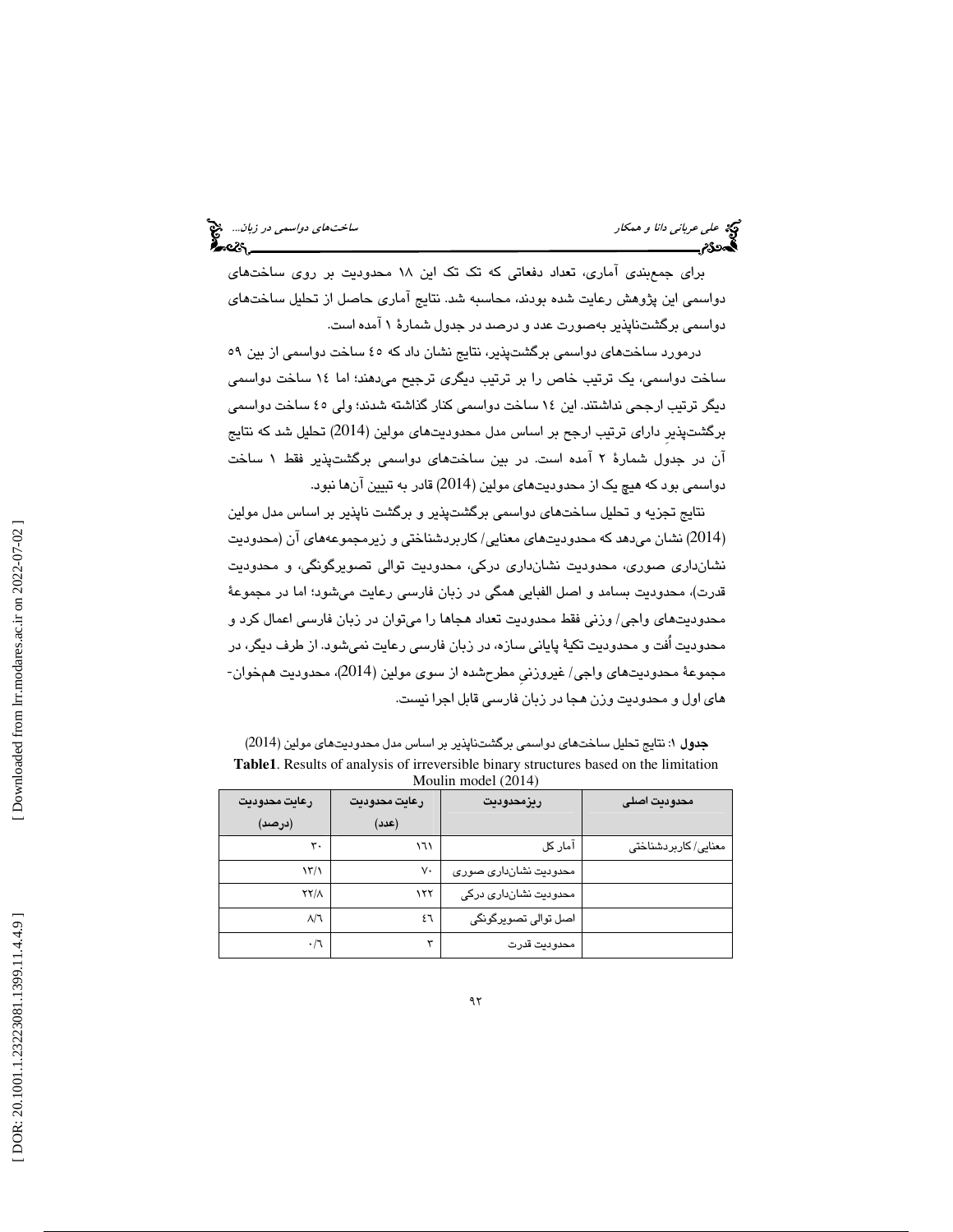(پياپي 58)، مهر و آبان 1399 جستارهاي زباني دورة ،11 شمارة 4

| - ບ<br>رعايت محدوديت          | رعايت محدوديت     | ريزمحدوديت               | v<br>محدوديت اصلى     |
|-------------------------------|-------------------|--------------------------|-----------------------|
| (درصد)                        | (30)              |                          |                       |
| 0.49                          | <b>YVY</b>        | آمار کل                  | محدوديت واجى وزنى     |
| 0.49                          | <b>TVY</b>        | محدوديت تعداد هجاها (اصل |                       |
|                               |                   | پانینی)                  |                       |
| $\Lambda$ Y/0                 | ٤٤١               | آمار کل                  | محدوديت واجى/ غيروزنى |
| $Y9/\epsilon$                 | $\circ \vee$      | محدوديت كشش واكه         |                       |
| $\mathbf{r} \cdot \mathbf{0}$ | ۱٦٣               | محدوديت پسين بودن واكه   |                       |
| $\Upsilon V/\Upsilon$         | ١٤٦               | محدوديت ارتفاع واكه      |                       |
| $\gamma$                      | ٤٩                | محدوديت همخوانهاي پاياني |                       |
| ٢٦                            | ۱۳۹               | محدودیت رسایی جزء اول    |                       |
| $2\lambda/\sigma$             | ۲۲۲               | محدودیت رسایی جزء آخر    |                       |
| 2/7                           | ٢٥                | محدوديت باز بودن هجا     |                       |
|                               |                   |                          | موارد دیگر            |
| $V/\sqrt{2}$                  | $\mathbf{r}\cdot$ | ىسامد                    |                       |
| $\tau\tau/\gamma$             | <b>IVV</b>        | اصل الفبايي              |                       |

توضيح: آمار كل مربوط به محدوديت معنايي/ كاربردشناختي ( 161 ساخت دواسمي) به معناي كل دادههايي است كه محدوديت معنايي/ كاربردشناختي قادر به توجيه آنهاست. اين آمار الزاماً با جمع كردن مجموعه عددهاي ريزمحدوديتهاي آن بهدست نمي آيد؛ چون بعضي از دادهها (ساختهاي دواسمي) هستند كه چندين ريزمحدوديت بهطور همزمان آنها را توجيه ميكند؛ مثلاً ساخت دواسمي «بايد و نبايد»، هم با محدوديت نشانداري صوري (سازهٔ دوم مشتق از سازة اول) و هم با محدوديت نشانداري دركي (توالي مثبت ـ منفي) قابل توجيه است. درمورد آمار كلِ 441 مربوط به محدوديت واجي/ غيروزني نيز وضعيت اين گونه است. اين توضيح درمورد جدول شمارة 2 نيز مصداق دارد.

 [\[ DOR: 20.1001.1.23223081.1399.11.4.4.9](https://dorl.net/dor/20.1001.1.23223081.1399.11.4.4.9) ] [\[ Downloaded from lrr.modares.ac.ir on 20](https://lrr.modares.ac.ir/article-14-22700-fa.html)22-07-02 ] [Downloaded from lrr.modares.ac.ir on 2022-07-02]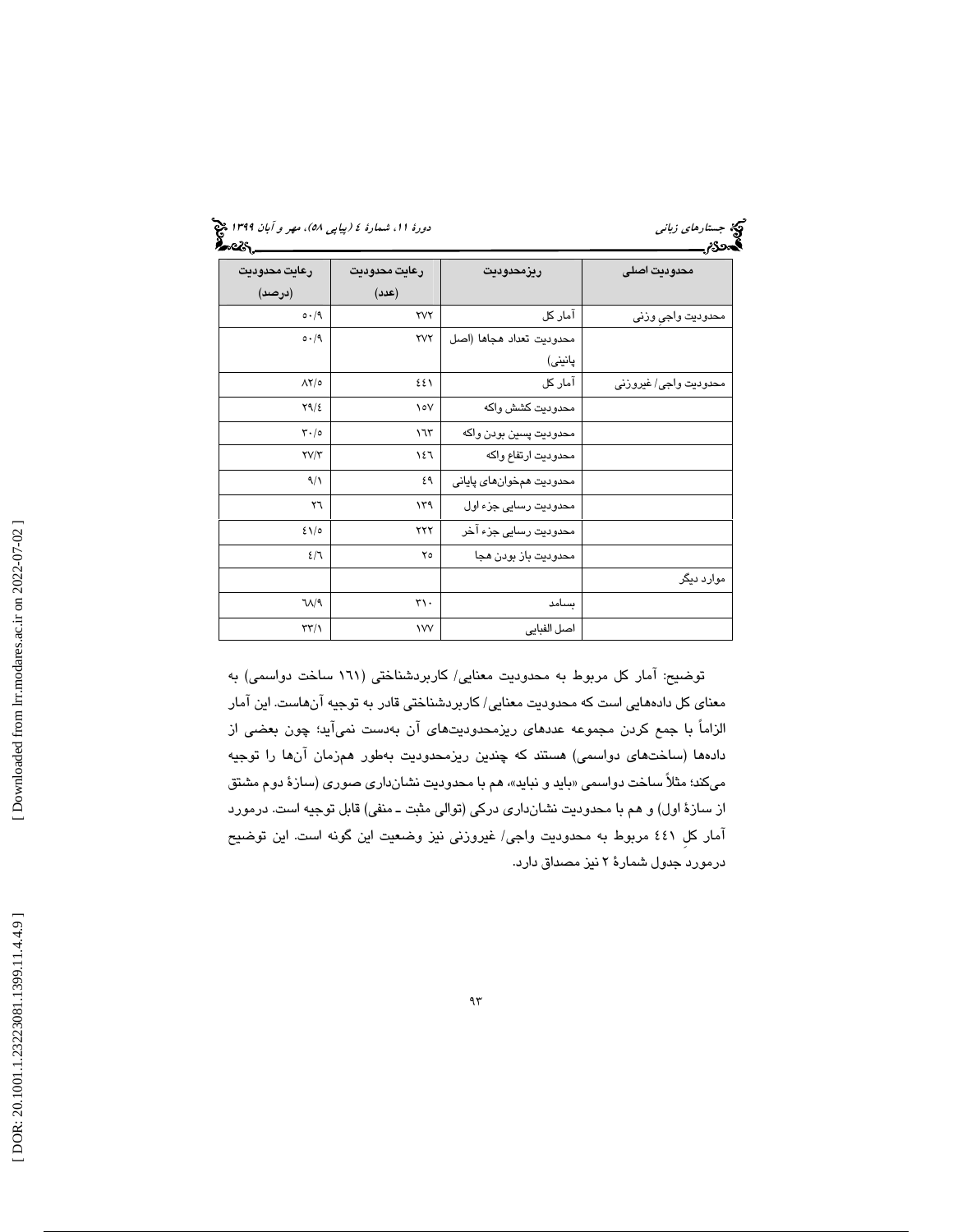علي عرباني دانا و همكار ساختهاي دواسمي در زبان...

جدول ۲: نتايج تحليل ساختهای دواسمی برگشتپذير بر اساس مدل محدوديتهای مولين (2014) **Table2**. Results of analysis of reversible binary structures based on the limitation Moulin model (2014)

| رعايت محدوديت          | رعايت محدوديت | ريزمحدوديت             | محدوديت                        |
|------------------------|---------------|------------------------|--------------------------------|
| (درصد)                 | (عدد)         |                        |                                |
| 2Y/Y                   | ١٩            |                        | آمار کل معنایی ـ کاربردشناختی  |
| $Y/\sqrt{9}$           | ۱۳            | محدودیت نشانداری درکی  |                                |
| $\bullet$              |               | محدودیت نشانداری       |                                |
|                        |               | صورى                   |                                |
| 17/7                   | ٦             | اصل توالی تصویرگونگی   |                                |
| Y/Y                    | $\lambda$     | محدوديت قدرت           |                                |
| $\sqrt{2}$             | ٧             |                        | آمار كل محدوديت واجي وزني      |
| $\sqrt{2}$             | $\vee$        | محدوديت تعداد هجاها    |                                |
|                        |               | (اصل پانینی)           |                                |
| $V\Upsilon/\Upsilon$   | rr            |                        | آمار کل محدودیت واجی ـ غیروزنی |
| $\frac{1}{2}$          | ٥             | محدوديت كشش واكه       |                                |
| $\sqrt{\frac{2}{\pi}}$ | ٧             | محدوديت پسين بودن واكه |                                |
| $\mathsf{r}\cdot$      | ٩             | محدوديت ارتفاع واكه    |                                |
| $\tau\tau/\tau$        | ١.            | محدوديت همخوانهاي      |                                |
|                        |               | پایانی                 |                                |
| $\tau\tau/\tau$        | ١.            | محدودیت رسایی جزء اول  |                                |
| $\tau\tau/\tau$        | ١٥            | محدوديت رسايى جزء آخر  |                                |
| $\frac{1}{2}$          | ٥             | باز بودن هجا           |                                |
|                        |               |                        | موارد دیگر                     |
| EVI                    | ٢.            | سىامد                  |                                |
| 2Y/Y                   | ١٩            | اصل الفبايي            |                                |

#### 7. نتيجه

در اين بخش، بر اساس تجزيه و تحليل دادهها، يافتههاي پژوهش حاضر، به بحث گذاشته ميشود. در پاسخ به اين پرسش كه ترتيب سازههای دواسمی تا چه ميزان بر پايهٔ محدوديتهای معنایی/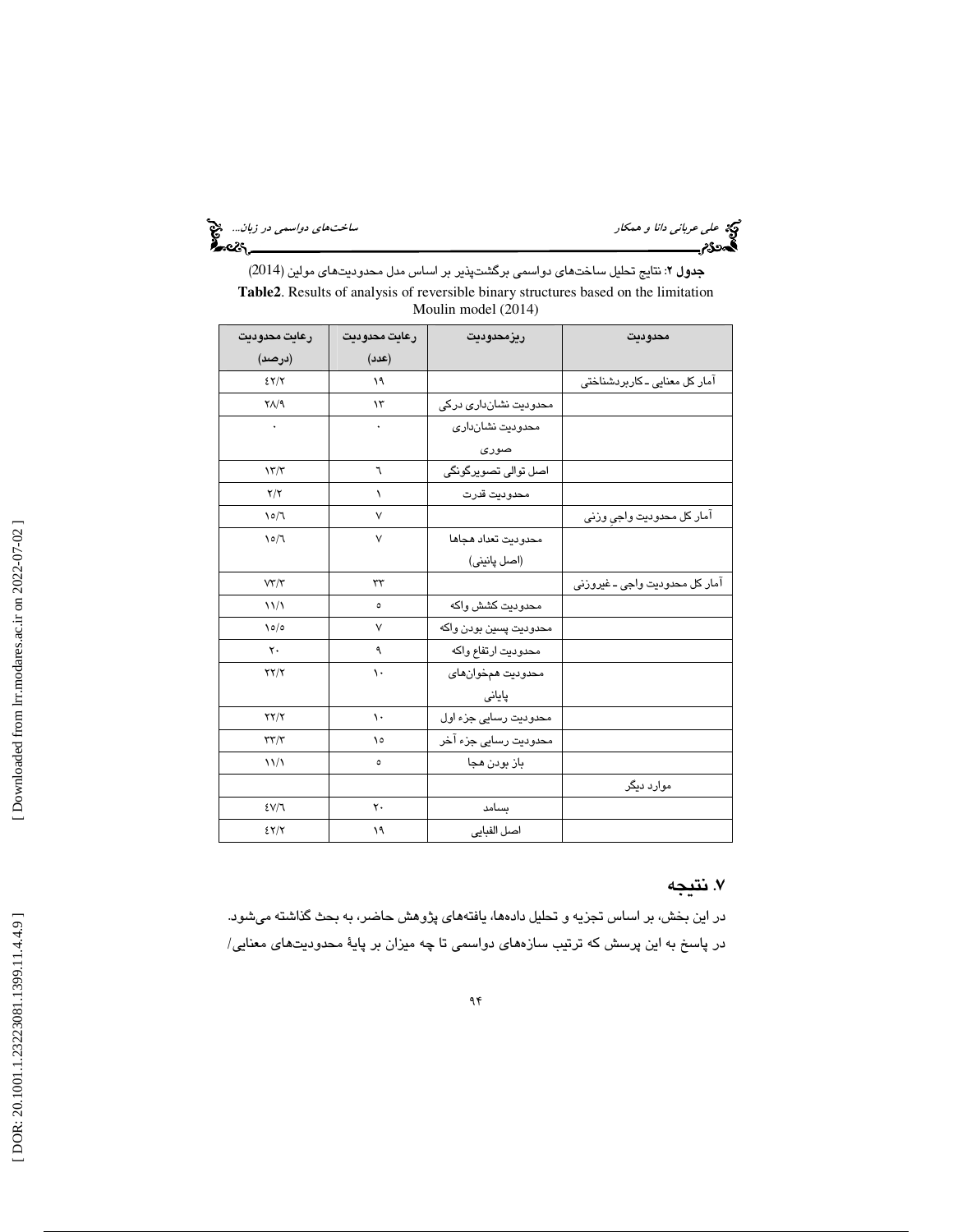كاربردشناختي، محدوديتهاى واجي غيروزني، محدوديتهاى واجي وزني و محدوديتهاى بسامد و ترتيب الفبايي مولين (2014) قابل توجيه است، تحليل دادهها نشان داد كه از بين ٣٤ه ساخت دواسمی برگشتناپذیر، مدل مولین قادر است ترتیب موجود در ٥٢٠ ساخت دواسمی (٩٧/٣ درصد) را توجيه كند؛ اما ١١ ساخت دواسمي (٢/٧ درصد) در پيكرهٔ ذكرشده بر اساس مدل مولين قابل تبيين نبود. نتايج تحليل ساختهاي دواسمي برگشتپذير نشان داد كه از بين ٤٥ ساخت دواسمی برگشتپذیر (كه دارای ترتیب ارجح بودند)، مدل مولین میتواند ٤٤ ساخت (٩٧/٧ درصد) را تبيين كند؛ اما يک ساخت دواسمی برگشتپذير(٢/٣ درصد) بر اساس مدل مولين قابل تبيين نبود.

در ارتباط با اين موضوع كه مدل مولين (2014) تا چه ميزان مىتواند محكى براى تعيين ترتيب اجزاي ساخت هاي دواسمي در فارسي باشد، ميتوان گفت كه مدل محدوديتهاي مولين در كل توانسته است ٤/٧٢ درصد از دادههاى ساخت دواسمي (هم برگشتناپذير و هم برگشتپذير داراي ترتيب ارجح)، را در زبان فارسي توجيه كند. دليل عدم تبيين ٢/٦ باقيءانده شايد اين باشد كه از بين ١٨ محدوديت مطرحشده از سوي مولين، ٤ محدوديت، يعني محدودت اُفت، محدوديت تكيهٔ پاياني سازهٔ دوم، محدوديت همخوانهاي اول و محدوديت وزن هجا با ساختار زبان فارسي سازگار نيست و دليلش آن است كه دو محدوديت اول صرفاً تابع تكيهٔ هجاها و آرايشهاى مختلف تکیهای هستند؛ زبان انگلیسی که دادههای مولین هم در چارچوب همین زبان است، دارای ارايشهای گوناگون تکيهای است؛ اما زبان فارسی از نظر جايگاه تکيه تقريباً ثابت و قابلپيشبينی است. «معمولاً تکیهٔ واژههای فارسی را روی آخرین هجا میدانند. این موضوع درمورد واحدهای<br>واژگانی مقولهٔ اسم (به معنی اعم) با استثنائاتی توجیهپذیر، درست است» (وحیدیان کامیار، ۱۳۷۹: ٢٧). از طرف ديگر، محدوديتهاى سوم و چهارم نيز در زبان فارسى رعايت نميشود؛ زيرا ساخت هجايي زبان فارسي بهصورت CVCC است؛ يعني در آغازهٔ هجا فقط يک همخوان ميتواند ظاهر شود، پس محدوديت «همخوان@اي اوليهٔ بيشتر» درمورد آن مصداق ندارد، از طرف ديگر، بحث سنگين بودن هجا نيز كه تابع آرايش هاى مختلف تكيهاى است، نيز در زبان فارسي مطرح نيست.

محدوديت ترتيب الفبايي اگرچه در ردهٔ بالاتری نسبت به محدوديتهای معنايي/ کاربردشناختی قرار دارد (۳۳/۱ درصد در برابر ۳۰ درصد در ساختهای دواسمی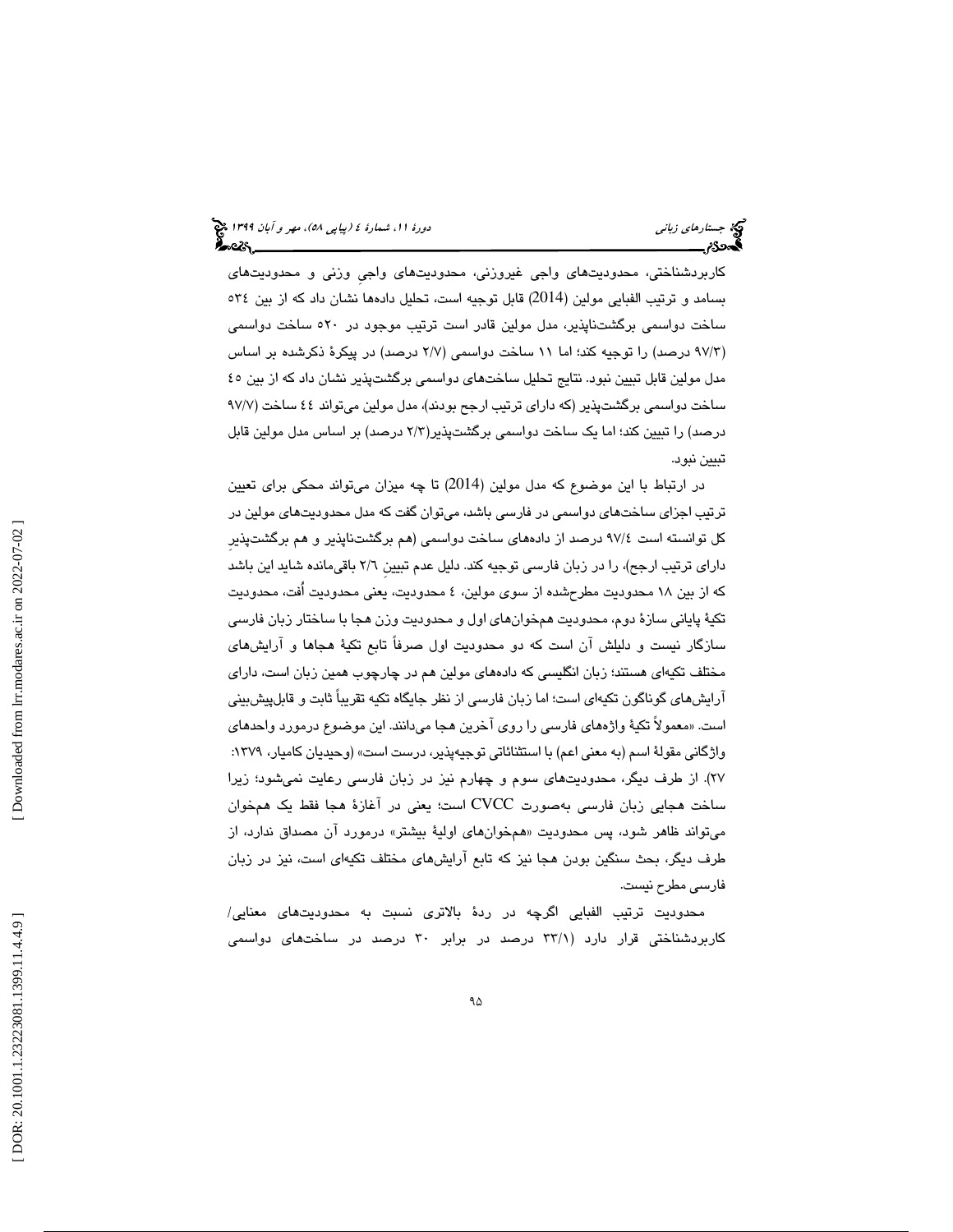علي عرباني دانا و همكار ساختهاي دواسمي در زبان...

برگشتناپذير؛ درمورد ساختهاي دواسمي برگشتپذير، آمار اين دو محدوديت يكسان است و هر دو ٤٢/٢ درصد است)؛ ولي بهنظر مىرسد كه محدوديت قدرتمندى براى تبيين ساختهاى دواسمي در كل ــ چه زبان فارسي، چه زبانهاي ديگر ــ نباشد؛ چون در زبان، گفتار بر نوشتار مقدم است (باطنی، ١٣٧٥: ٥٣)، از طرف دیگر، ظاهراً گویشوران هنگام كنار هم قرار دادن سازهها بهترتيب الفبايي توجه نميكنند؛ زيرا ترتيب الفبا از يک الگوی مشخص ذهنی تبعيت نميكند. در-ضمن ، مولين ( 2014) نيز در پژوهش خود، نمونه اي براي اين محدوديت ذكر نكرده است .

پس ميتوان نتيجه گرفت كه مدل محدود تي هاي مولين ( 2014) دركل، مدل خوبي براي تبيين و تعيين ترتيب ساختهاي دواسمي در زبان فارسي است ؛ اما براي دادههايي كه مدل مولين (2014) قادر به تبیین آنها نیست، باید محدودیتهایی تعریف شود که متناسب با ساخت زبان فارسی باشد كه اكنون به آن پرداخته می شود.

برای توجیه ان دسته از ساختهای دواسمی زبان فارسی که با مدل محدودیتهای مولین (2014) قابل تبيين نيستند، بر اساس ساخت زبان فارسى و تحقيقات انجامشده، قواعد و اصولي كه آورده ميشود وضع ميشود :

الف. اصل «غلبه»: بر اسـاس اين اصـل، سـازهٔ اول، غالب و سـازهٔ دوم، مغلوب است. بدين صورت كه سازهٔ اول از نظر مفهومي بر سازهٔ دوم غلبه دارد؛ ساخت دواسمي «سياه و سفيد» را میتوان با این اصل تببین کرد. این یافته همسو با پژوهش کانلوی و کوپر<sup>۹</sup>° (1981) است که در یک ازمایش از کودکان خواستند تا ترتیب رنگها را مرتب کنند و انها در جفتهای همپایه، رنگ تيره را قبل از رنگ روشن قرار دادند. كانلوى و كوپر (1981) نتيجه گرفتند كه اين ترتيبها را ميتوان از نظر اهميت طبيعي توجيه كرد، بدين صورت كه رنگهاي تيرهتر در محيط برجستهتر هستند.

ب. اصل «رسايي اول هجای دوم» (درمورد واژهٔ چندهجايي): بر اساس اين قاعده، رسايي جزء اول هجای دوم در سازهٔ دوم باید بیشتر از رسایی جزء اول هجای دوم در سازهٔ اول باشد (گفتنی است «محدودیت رسایی اول» مطرحشده از سوی مولین (2014)، بر روی هجای اول اعمال مي شود، نه هجاي دوم). اين قاعده مي تواند ساخت دواسمي «امحاء و احشاء» را تبيين كند.

ج. اصل «كشش واكة غيراصلي»: بر اساس اين قاعده، كشش واكة غيراصلي در سازة دوم بيشتر از سازهٔ اول است. اين قاعده مي تواند ساخت دواسمي «تكه و پاره» را توجيه كند.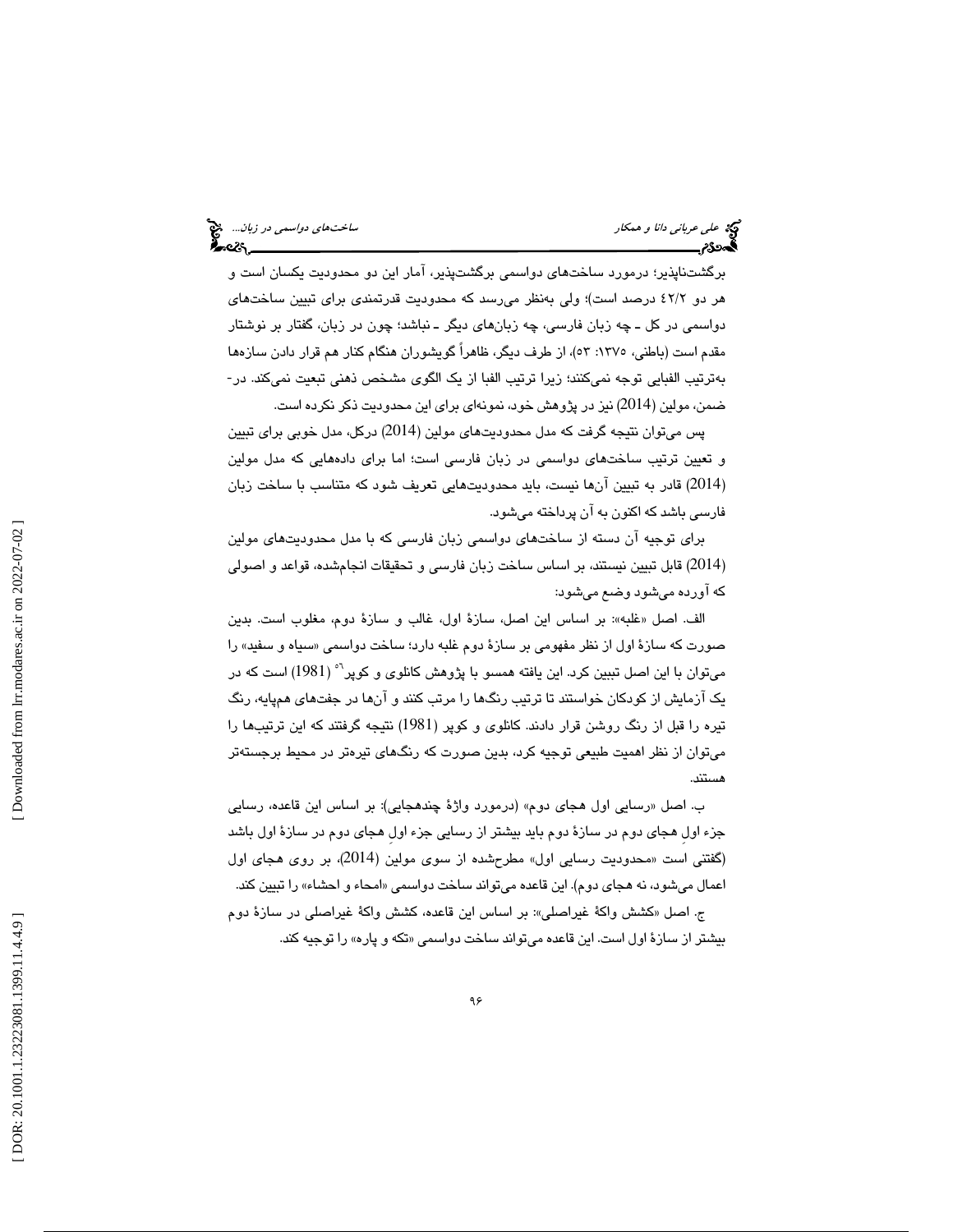د. اصل «قياس»: بر اساس اين اصل، يک ساخت دواسمي موجود مبنا قرار ميگيرد و ساختهای دواسمی دیگر را ایجاد میکند. این اصل میتواند ساخت دواسمی « سَر و سِرٌ» و «قضا و بلا» را توجيه كند. ساخت دواسمي اول به قياس از ساخت دواسمي «سر و بن» يا «سر و ته» و ساخت دواسمي دوم به قياس از ساخت دواسمي «قضا و قدر» ساخته شدهاند. اين يافته همسو با آن چیزی است که ملکیل (1959) آن را «اولویت ساخت دواسمی بهدلیل ویژگی ساخت زبان» مي نامد و بيان مي كند:

در اين حالت، بخشی از يک ساخت دواسمی، الگويی برای ساختهای دواسمی ديگر در همان زبان می شود. در بعضی موارد، اندامهای فوقانی بدن (مثل hand , neck , head) دارای ويژگي برتري پيدا كرده و در جايگاه اول ساخت دواسمي مي آيند» (151 :1959).

2010). هم در اين زمينه ذكر مي كند كه هستة ساخت يها دواسمي معمولاً به سرمارك ( *:*209 اصطلاحات تعلق دارد و اين، مدلی برای ترکیبهای قیاسی است که بهطور ناگهانی ساخته مي شود.

ه. اصل «اهميت»: بر اساس اين اصل، سازهٔ پراهميت در ابتدا ميآيد. اين اصل ميتواند ساخت دواسمي «فكر و ذكر» را توجيه كند. اين يافته همسو با تحقيق مك كي (1982) است كه ميگويد، بزرگسـالان گرايش دارند كه سـازهها را از «نزديک به دور»، از «چپ به راست » و از «عناصـر مهم به عناصر كم اهميت » مرتب كنند. ساكس <sup>٥٧</sup> (1984) هم در اين زمينه بيان ميكند: «سازهٔ مهم قبل از سازه كماهميت مي آيد» (20 :1984).

و. اصل «رسايي جزء اول پايانه»: هر هجا داراي دو بخش است: آغازه و پايانه. بر اساس اين اصل، رسايي جزء اول پايانه در سازهٔ اول بيشتر از رسايي جزء اول پايانه در سازهٔ دوم است. اين اصل ميتواند ساخت دواسمي «قلع و قمع» را تبيين كند؛ رسايي آواي/ ل/ بيشتر از رسايي آواي / م/ است .

ز. اصل «روايت»: بر اساس اين محدوديت، ترتيب سازهها در ساخت دواسمي تابع ترتيبي است كه در يك روايت متعارف موجود است. گاهي ساختهاي دواسمي از يك مثل و روايتي كه در پيشينهٔ فرهنگي زبان نهفته است، ناشي ميشوند؛ به عنوان مثال ساخت دواسمي «كج دار و مريز» از اين روايت گرفته است كه ظرف را كج نگه دار و در عين حال مواظب باش كه نريزد .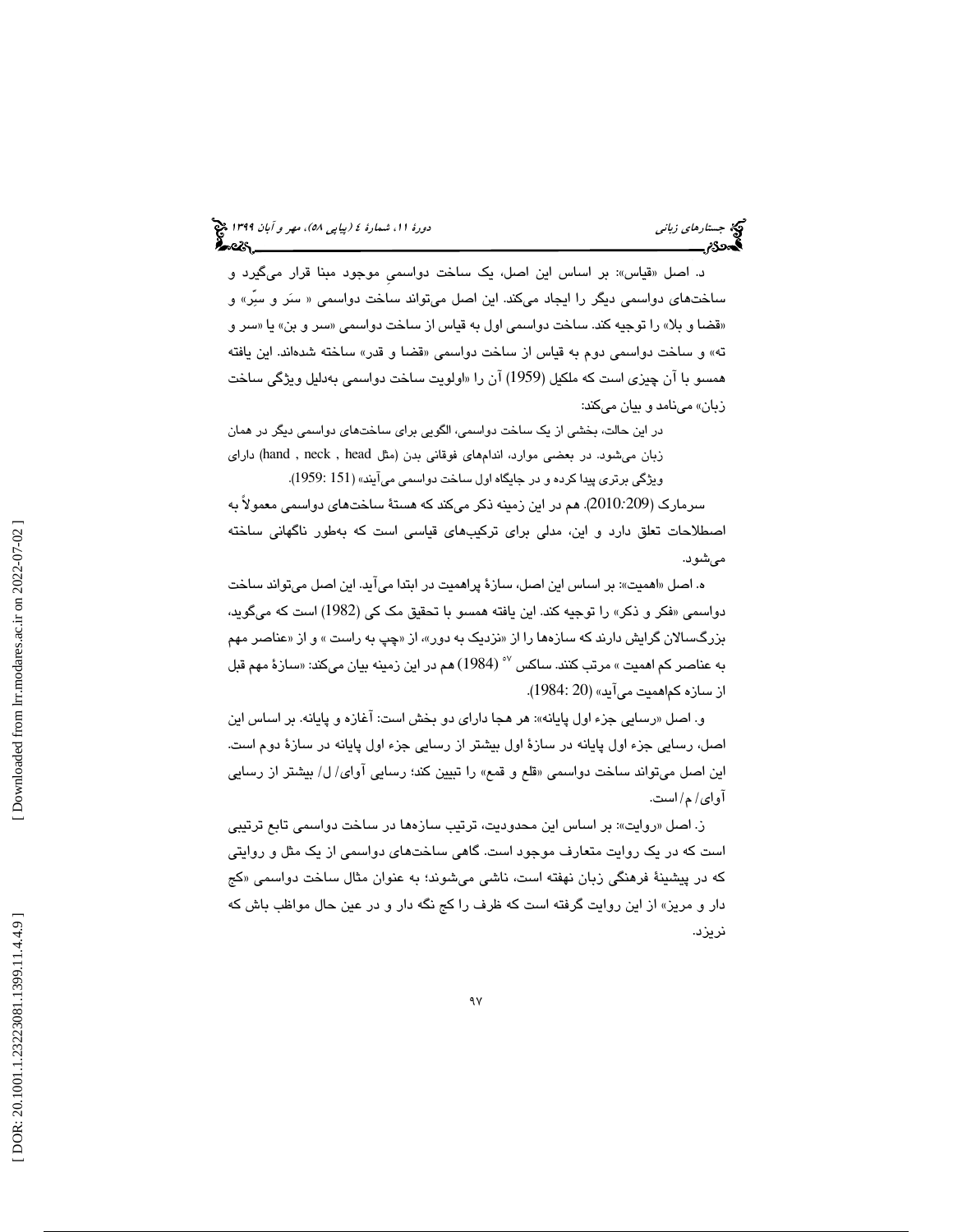# علي عرباني د*انا و همكار ساختهاي دو در زبان...*. م<sup>علي</sup><br>التحقيق المسلمين دا*نا و همكار*<br>ال**تحتوي الصحيح المسلمين دول**اسمين دولاسمبل دولاسمبل دولاسمبل دولاسمبل دولاسمبل دولاسمبل دولاسمبل دولاسمبل دولاس

ح. اصل «سبب ــ مسبب»: گاهی یک نوع رابطهٔ علی بین دو سازه بهوجود میاید که در این حالت سازة سبب در ابتدا و سازة مسبب پس از آن میآید. این اصل میتواند ساخت دواسمی «مستی و راستی» را توجیه کند، بدین صورت که «مستی»، سبب «راستی» میشود. این یافته میتواند همسو با اظهار ملکیل باشد که بیان میکند، در ساختهای دواسمی، «در موارد استثنایی، سازهٔ دوم بهمنزلهٔ نتیجه و پیامد احتمالی و یا اجتنابناپذیر سازهٔ اول عمل میکند» (129 :1959).

### . 8 پينوشتها

- 1. Binomials
- 2. Repetition
- 3. Sound symbolization
- 4. Reversible
- 5. Irreversible
- 6. Hendiadys
- 7. Freeze
- 8. Formulaic binomial
- 9. Synonymic dittology
- 10.Twin formulas
- 11.Paired parallel phrase
- 12.Collocates
- 13.Siamese twins
- 14.Intensification
- 15.Constraints
- 16.Semantic-pragmatic constraints
- 17.Non-metrical-phonological constraints
- 18.Metrical-phonological constraints
- 19.Frequency
- 20.Alphabetic order
- 21.Jespersen
- 22.Behaghel
- 23.Abraham
- 24.Gustafsson
- 25.Cooper & Ross
- 26.MacKay
- 27.Fenk-Oczlon
- 28.Benor & Levy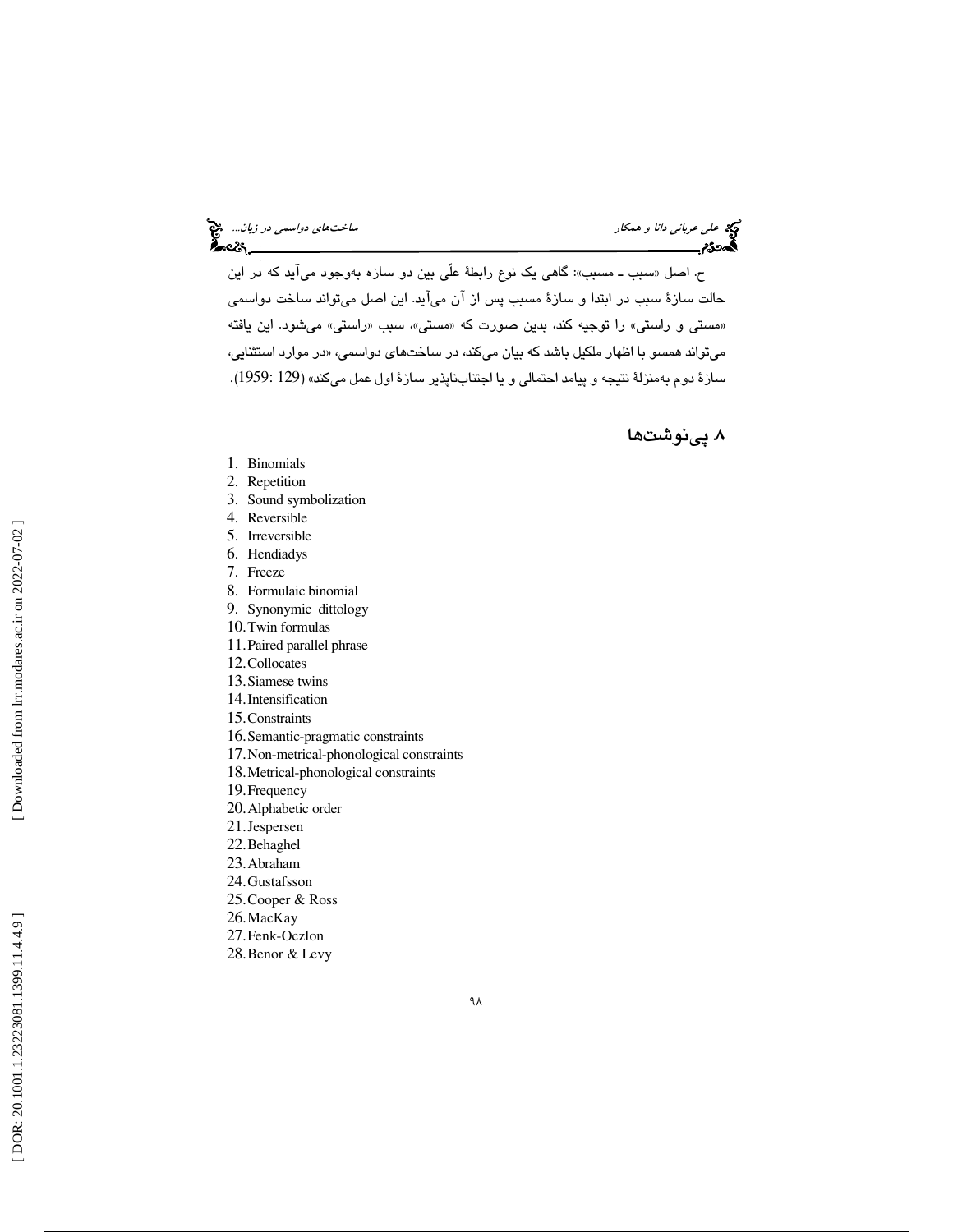(پياپي 58)، مهر و آبان 1399 جستارهاي زباني دورة ،11 شمارة 4

29.Conley& Cooper 30.Wright & Hay 31.Tanaka 32. Čermák 33.Lomann 34.Reduplicative constructions 35.Bolinger 36.Formal markedness 37.Battistella 38.Perceptual markedness 39.Mayerthaler 40.Power 41.Iconicity 42.Number of syllables 43.Avoidance of lapse 44.Light syllable 45.Heavy syllable 46.Avoidance of ultimate stress 47.Vowel length 48.Vowel backness 49.Vowel height 50.Initial consonants 51.Final consonants 52.Syllable openness 53.Syllable weight 54.Initial sonority 55.Final sonority 56.Conley & Cooper 57.Sacks

#### . 9 منابع

- انوری، حسن و حسن احمدی گیوی (١٣٧٤). *دستور زبان فارسی ٢.* ویرایش دوم. تهران: فاطمى.
	- باطنی، محمدرضا (۱۳۷۵). *نگا<i>هی تازه به دستور زبان***. ت**هران: آگاه.
		- خانلری، پرویز (۱۳۸۱). *دستقور زبان فارسی.* تهران: توس.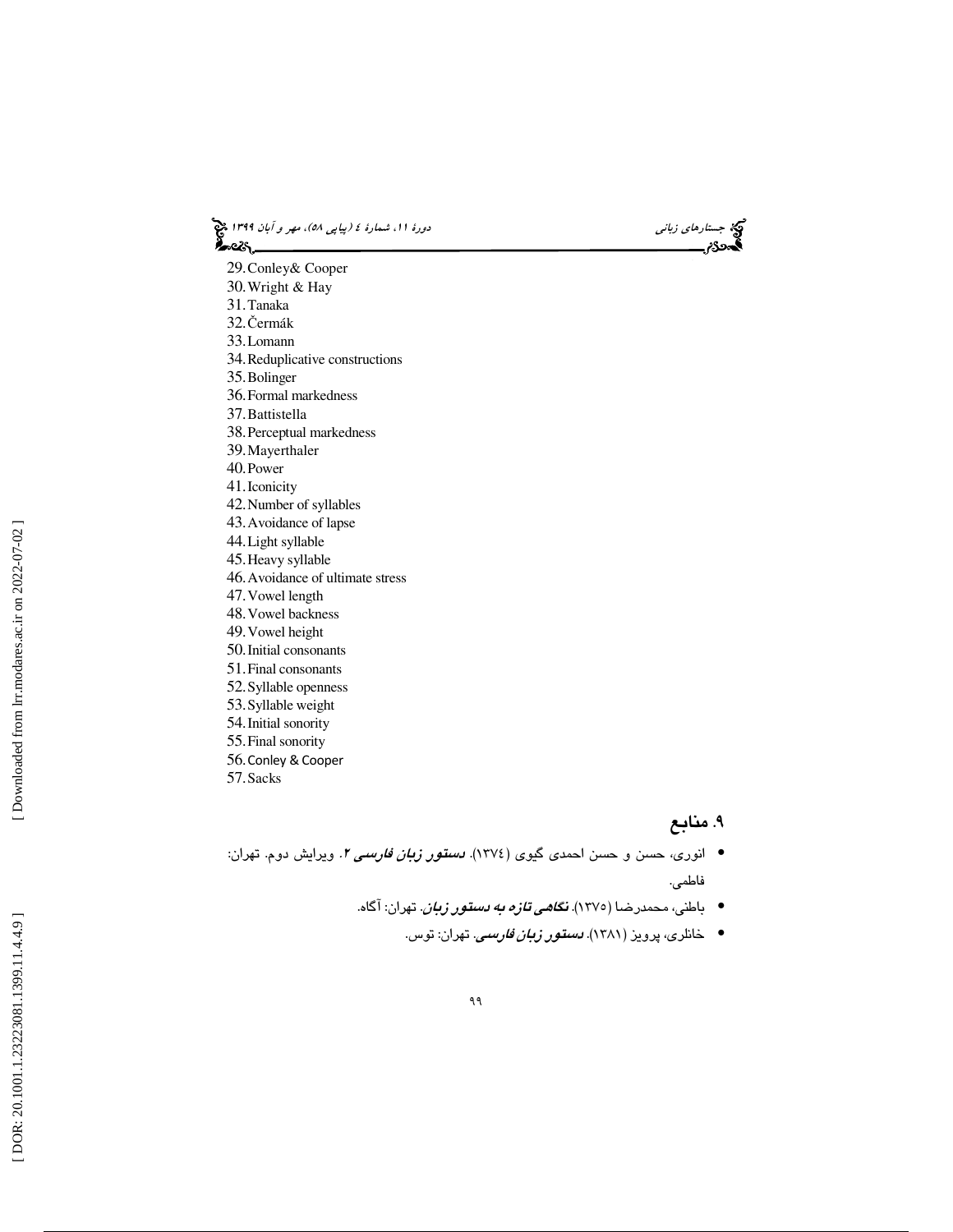# علي عرباني دانا و همكار ساختهاي دواسمي در زبان...

- خيامپور، عبدالرسول (١٣٧٥). *دستور زبان فارسي*. تهران: كتابفروشي تهران.
	- دبيرسياقي، محمد (١٣٤٥). *دستور زبان فارسي*. تهران: علمي.
- ذاكرى، مصطفى (١٣٨١). *اتب<i>اع و مهملات در زبان فارس***ى.** تهران: مركز نشر دانشگاهى.
- سامعي، حسين (١٣٧٥). *واژەسىلزى در زبان فارسىي*. پايان**نام**هٔ دكترى رشتهٔ زبانشناسىي همگاني. دانشگاه تهران .
- سلندري رابري، مرادعلي و همكاران (١٣٩٥). «تكرار بهمثابهٔ دوگانسازي صرفي: شواهدي از زبان فارسی». *جستار<i>های زبانی.* **د ۷. ش ٥ (۳۳). ص**ص ۹۱ ـ ۱۱۸.
	- شريعت، محمد جواد (١٣٦٤). *دستور زبا<i>ن فارسي***.** تهران: اساطير.
	- شفائی، احمد (١٣٦٣). *مبان<i>ی علمی دستور زبان فارسی***.** تهران: نوین.
- صادقی، علی¦شرف و ارژنگ غلامرضا (۱۳۵۸). *دستور*. تهران: سازمان کتابهای درسی ايران.
- طباطبائی، علاءالدین (۱۳۸۲). *اسم و صفت مركب در زبان فارسمی*. تهران: مركز نشر دانشگاهي.
	- فرشیدورود، خسرو (۱۳۸۲). *دستور مفص<i>ل امرو***ز**. تهران: سخن.
	- قريب، عبدالعظيم و همكاران (١٣٧١). *دستقور زبان فارسي*. تهران: اشرفي.
- گلفام، ارسلان و غلامرضا محيىالدين قمشهاى (١٣٩٠). «تصويرگونگي دوگانساختها در زبان فارسـي: طبقهبندي معنايي». *پژوهشىهاي زبان و ادبيات تطبيقي.* د ۳. ش ۱ (۹). صـص  $1YY - 10Y$ 
	- مشكور، محمدجواد (١٣٥٠). *دستورنامه در صرف و نحو زبان پارسي*. تهران: موسسـهٔ مطبوعاتي شرق.
	- مشيري، مهشيد (1379 ). فرهنگ اتباع و اتباعسازي در زبان فارسي. تهران: آگاهان ايده.
		- مقربی، مصطفی (۱۳۷۲). **ترک***یب در زبان فارسی***.** تهران: توس.
		- وحیدیان کامیار، نقی (۱۳۷۹). *نوای گفتار در فارسی.* مشهد: دانشگاه فردوسی مشهد.
			- همايون فرخ، عبدالرحيم ( ١٣٦٤). *دستور <i>جامع زبان فارسي***.** تهران: علمي.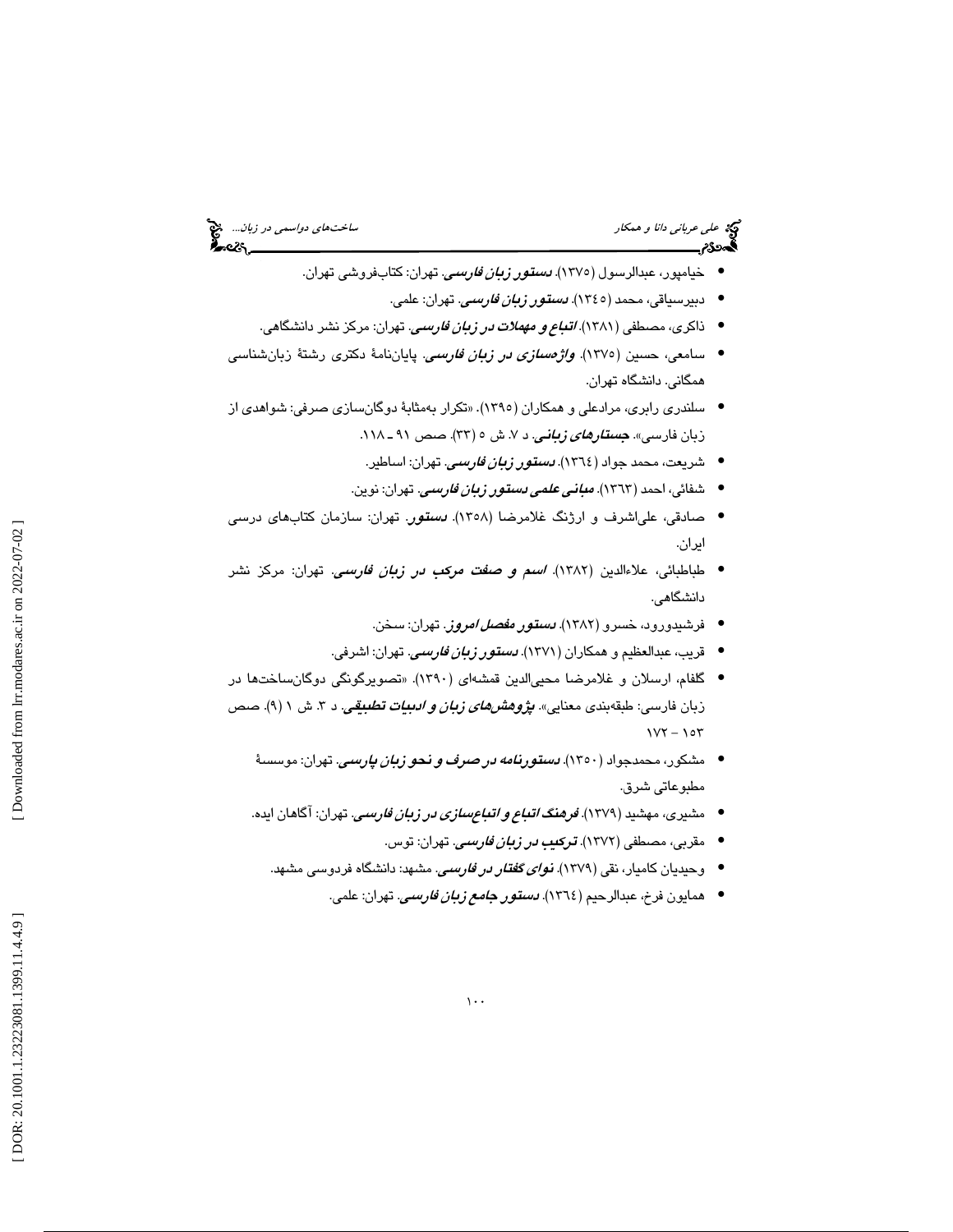#### (پياپي 58)، مهر و آبان 1399 جستارهاي زباني دورة ،11 شمارة 4 ક્રિસ્ટર

#### **References:**

- Abraham, R D. (1950). "Fixed order of coordinates: A study in comparative lexicography". *The Modern Language Journal* 34(4): Pp. 276–287.
- Anvari, H. & Ahmadi Givi, H. (1995). *Persian grammar 2*. 2nd Edition. Tehran: Fatemi. [In Persian].
- Bateni, M. (1996). *A look at language grammar*. Tehran: Agah. [In Persian].
- Battistella, E. (1990). *Markedness: The evaluative superstructure of language*. Albany NY: State University of New York Press.
- Benor, S. B. & Levy, R. T. (2006). "The chicken or the egg? A probabilistic analysis of English binomials". *Language* 82(2):Pp. 233–277.
- Bolinger, D L. (1962). "Binomials and pitch accent". *Lingua*11. Pp: 34–44.
- Cardona, G. (1970). *P*āņ*ini. A survey of research*. New Delhi: Motilal Banarsidass.
- Čermák, F. (2010). "Binomials: Their Nature in Czech and in General". In *Phraseologie global – areal – regional. Akten der Konferenz EUROPHRAS 2008*, Jarmo Korhonen, Wolfgang Mieder, Elisabeth Piirainen & Rosa Pinel (eds), pp. 309–315. Tübingen: Narr.
- Conley, K. & Cooper, W.E. (1981). "Conjoined Ordering of Color Terms by Children and Adults". *Studies in language*. 5:3.Pp: 305-322.
- Cooper, W E. & Ross, J R. (1975). "World Order". In *Papers from the Parasession on Functionalism*, Robin E. Grossman, L. James San & Timothy J. Vance (eds), 63– 111. Chicago IL: Chicago Linguistic Society.
- Dabirsiyaghi, M. (1966). *Persian grammar*. Tehran: Elmi. [In Persian].
- Dámová, P .(2007). *The Language of Law: A stylistic Analysis with a Focus on Lexical (Binomial) Expressions*. Ph.D Dissertation. Masaryk University in Brno.
- Farshidvard, Kh. (2003). *Today's comprehensive grammar*. Tehran: Sokhan. [In Persian].
- Farzi, A. (1996). *A Contrastive study of the rule- governability of English and Persian irreversible binomials*. Unpublished M. A thesis, Allameh Tabataba'ei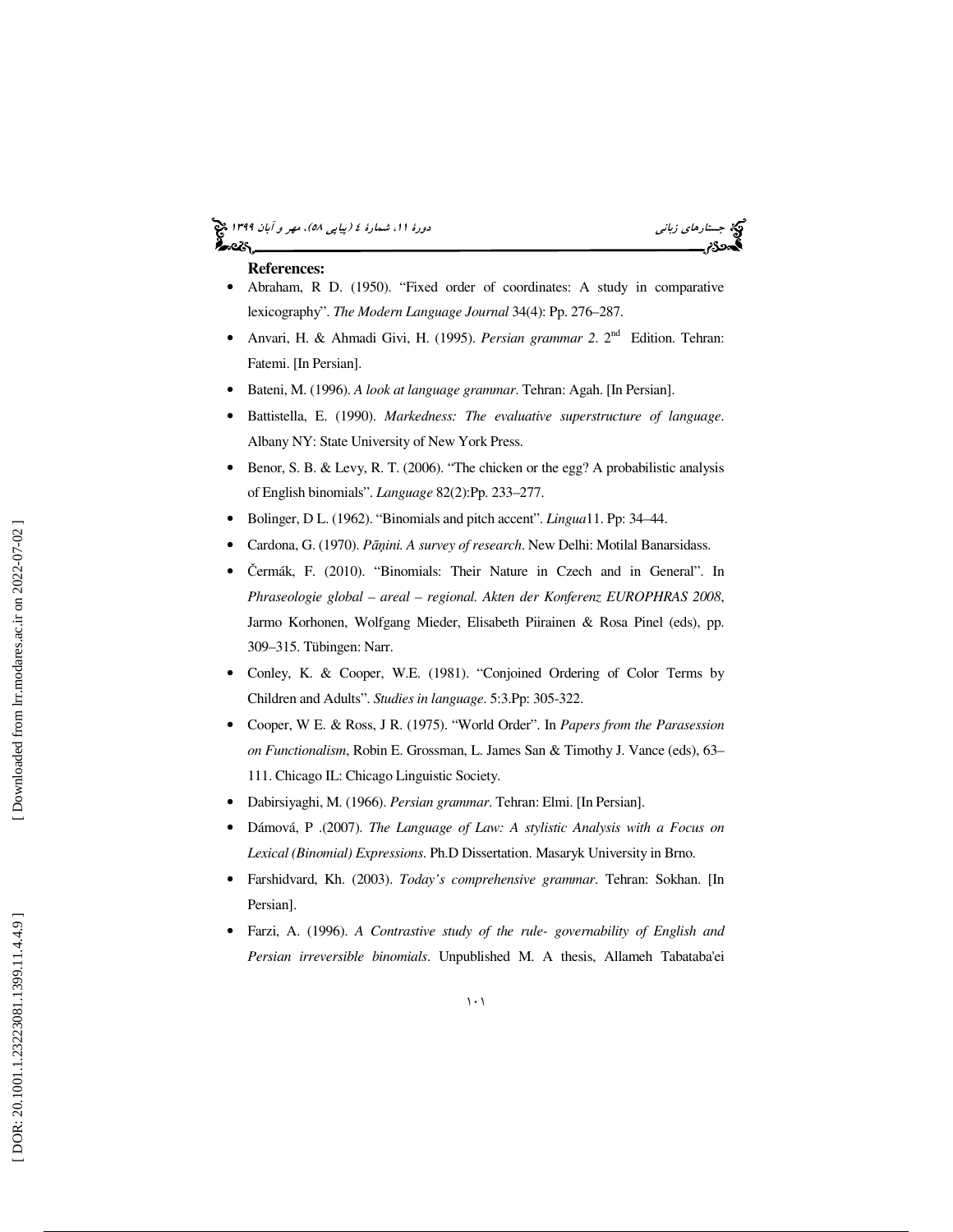## نادي.<br>حوالي

علي عرباني دانا و همكار ساختهاي دواسمي در زبان...

University.

- Fenk-Oczlon, G. (1989). "Word frequency and word order in freezes". *Linguistics*  27(1).Pp: 517–556.
- Gabrovšek, D.(2011). "Micro phraseology in action: A look at fixed binomials". *ELOPE* / Volume VIII / Spring.
- Gharib, A. et. all. (1992). *Persian grammar*. Tehran: Ashrafi. [In Persian].
- Golfam, A. & Mohiyodin Ghomshe'I, Gh. (2011). "The iconicity of Persian reduplications: A semantic classification". *Comparative Literature Research***.** Vol. 3. No. 1 (Tome 9). Pp: 153-172. [In Persian].
- Gustafsson, M. (1974). "The phonetic length of the members in Present-Day English binomials". *Neuphilologische Mitteilungen*. 75. Pp: 677-663.
- Gustafsson, M. (1975). *Binomial expressions in Present-Day English: A syntactic and semantic study*. Turku: Turun Yliopisto.
- HomayounFarrokh, A. (1985). *A Comprehensive grammar of Persian Language*. Tehran: Elmi. [In Persian].
- Jespersen, O. (1905). *Growth and structure of the English Language*. Leipzig: Teubner.
- Khanlari, P. (2002). *Persian grammar*. Tehran: Toos. [In Persian].
- Khatibzadeh, P. & Sameri, M. (2013). "Translation of binomials in political speeches and reports; A contrastive study of English and Persian". *Journal of Translation and Interpretation*. Vol. 6. No. 1. [In Persian].
- Khayampour, A. (1996). *Persian syntax*. Tehran: Ketabforooshi Tehran. [In Persian].
- Leech, G. (1974). *Semantics, thes study of meaning*. Harmondsworth, England: Penguin Books.
- Lohmann, A. (2011). *Constituent Order in Coordinate Constructions A Processing Perspective*. PhD dissertation, University of Hamburg. (Forthcoming as *English Coordinate Constructions. A Processing Perspective on Constituent Order.* Cambridge: CUP).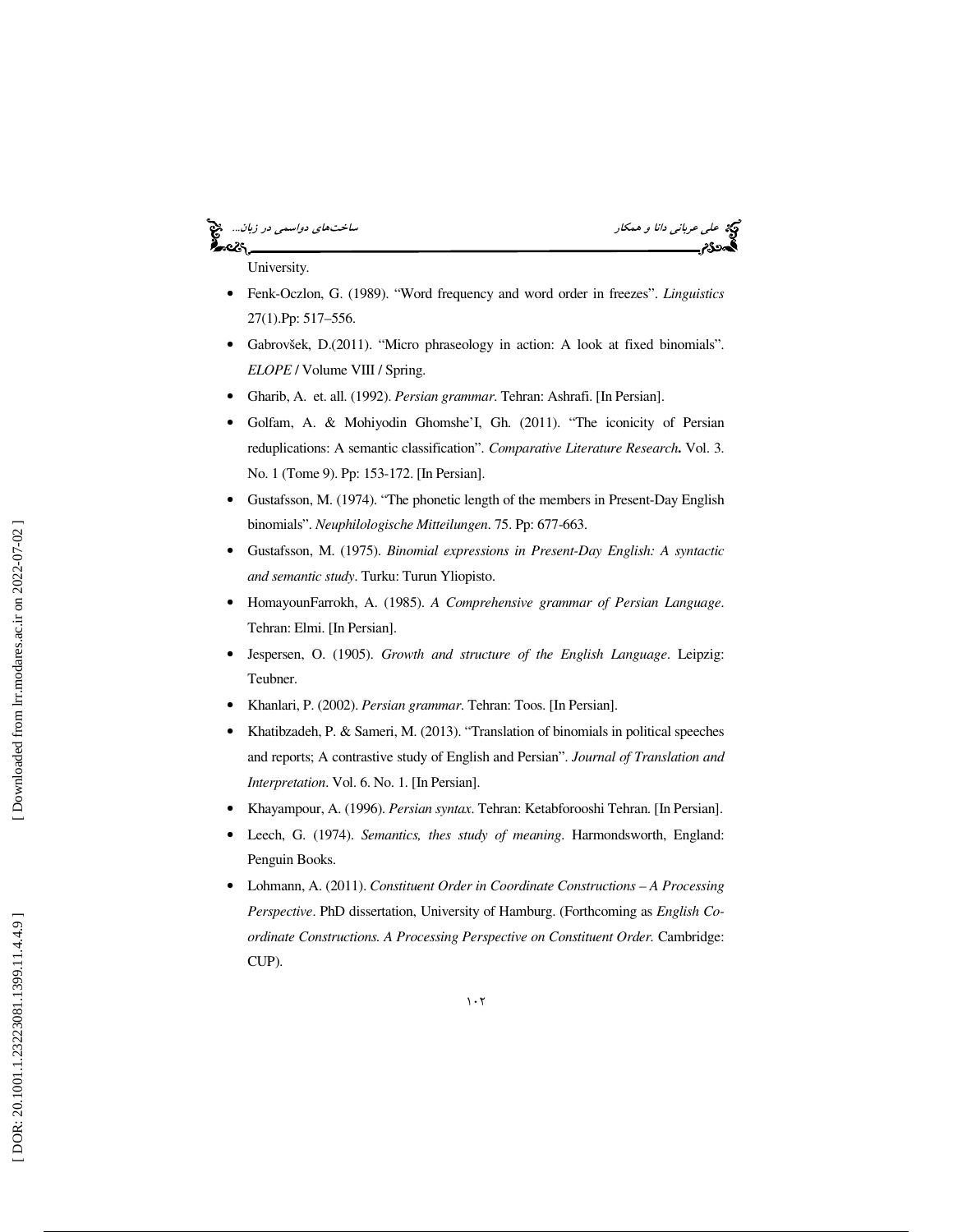(پياپي 58)، مهر و آبان 1399 جستارهاي زباني دورة ،11 شمارة 4



- Lohmann, A. (2012). "A processing view on order in reversible and irreversible Binomials". *Vienna English Working Papers.*
- Malkiel, Y. (1959). "Studies in irreversible binomials". *Lingua* 8. Pp: 113–160.
- Markus, M. (2006). "Bed and board*:* The role of alliteration in twin formulas of Middle English prose". *Folia Linguistica Historica* 26(2). Pp: 71–93.
- Mashkour, M. (1971). *A grammar of Persian morphplogy and syntax*. Tehran: Matbo'ati Shargh Institute. [In Persian].
- Mayerthaler, W. (1981). *Morphological naturalness*. Wiesbaden: Athenaion.
- MacKay, D. (1982). "A general theory of serial order in behavior*"*. *Paper given at the University of Austin*, Februray 24, 1982.
- Mogharabi, M. (1993). *Compound in Persian Language*. Tehran: Toos. [In Persian].
- Mollin, S. (2012). "Revisiting binomial order in English: Ordering constraints and reversibility". *English Language and Linguistics* 16(1). Pp: 81–103.
- Mollin, S. (2013). "Pathways of change in the diachronic development of binomial reversibility in Late Modern American English". *Journal of English Linguistics*  41(2).Pp: 168–203.
- Mollin, S. (2014). *The (Ir)reversibility of English binomials: Corpus, constraints and development*. Amsterdam: John Benjamins.
- Moshiri, M. (2000). *A Dictionary of reduplication and redoubling in Persian Language*. Tehran: Aghahan Ide. [In Persian].
- Pinker, S. & Birdsong, D. (1979)." Speakers' sensitivity to rules of frozen word order". *Journal of Verbal Learning and Verbal Behavior*18(4): Pp: 497–508.
- Sacks, N.P. (1984). "Antonio de Nebrija: Founder of Spanish linguistics". *Hispanic Linguistics* 1(1). Pp: 19-33.
- Sadegi, A. & Arzhang, Gh. (1979). *Syntax*. Tehran: Sazman Ketabhaye Darsi Iran. .[In Persian].